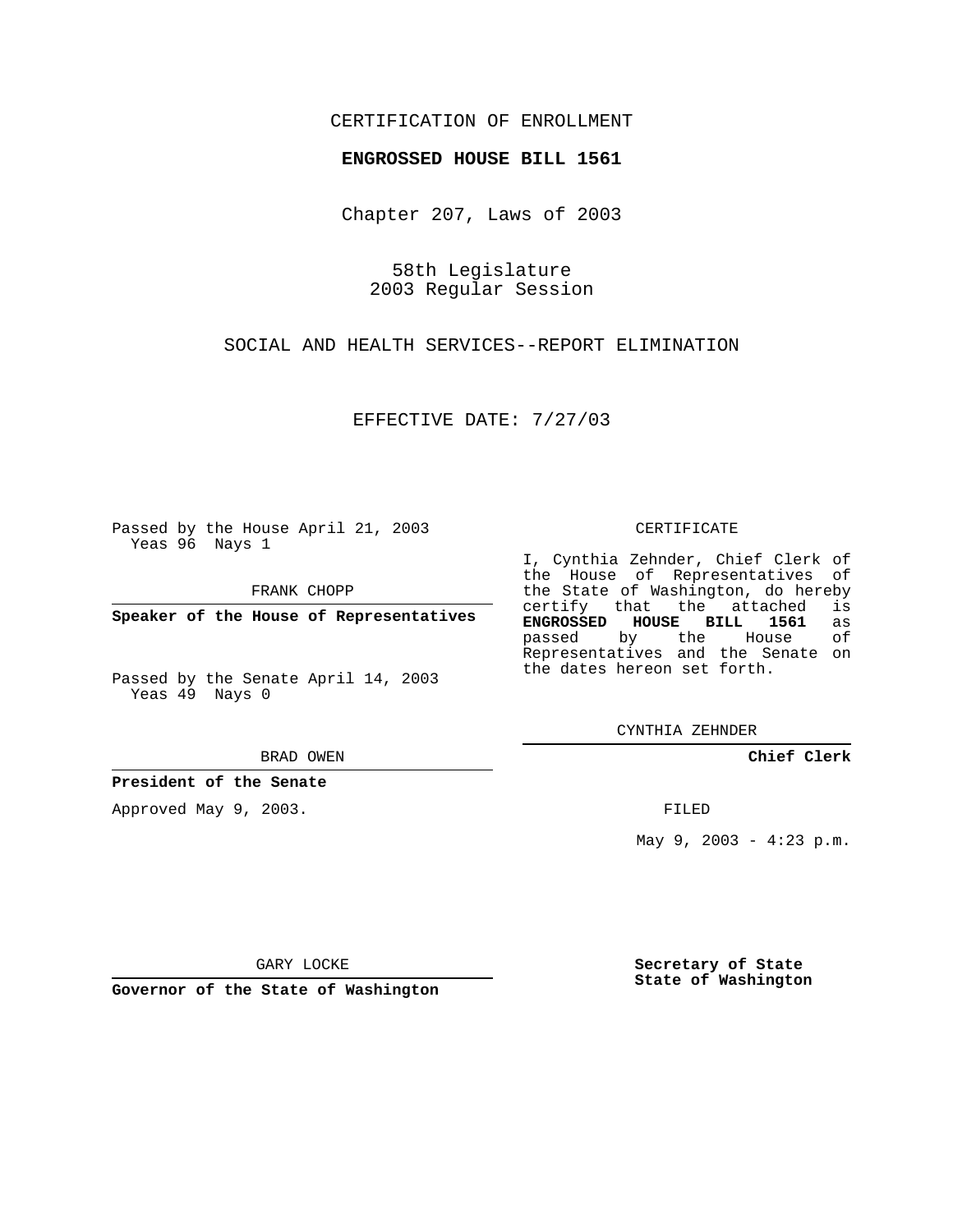# **ENGROSSED HOUSE BILL 1561** \_\_\_\_\_\_\_\_\_\_\_\_\_\_\_\_\_\_\_\_\_\_\_\_\_\_\_\_\_\_\_\_\_\_\_\_\_\_\_\_\_\_\_\_\_

\_\_\_\_\_\_\_\_\_\_\_\_\_\_\_\_\_\_\_\_\_\_\_\_\_\_\_\_\_\_\_\_\_\_\_\_\_\_\_\_\_\_\_\_\_

AS AMENDED BY THE SENATE

Passed Legislature - 2003 Regular Session

**State of Washington 58th Legislature 2003 Regular Session**

**By** Representatives Orcutt, Kagi, Pettigrew and Boldt; by request of Department of Social and Health Services

Read first time 01/30/2003. Referred to Committee on Children & Family Services.

 AN ACT Relating to the elimination of reports to the legislature required of the department of social and health services; amending RCW 43.20B.030, 74.13.036, 74.14C.070, 13.40.030, 70.96A.420, 70.96A.520, 74.13.017, 74.14A.050, and 13.40.430; amending 2001 2nd sp.s. c 7 s 202 (uncodified); amending 2001 2nd sp.s. c 7 s 205 (uncodified); amending 2001 2nd sp.s. c 7 s 207 (uncodified); reenacting and amending RCW 26.44.030; and repealing RCW 71.24.820, 71.24.830, 74.09.310, 74.09.320, and 72.23.450.

BE IT ENACTED BY THE LEGISLATURE OF THE STATE OF WASHINGTON:

 **Sec. 1.** RCW 43.20B.030 and 1997 c 130 s 5 are each amended to read as follows:

 (1) Except as otherwise provided by law, there will be no collection of overpayments and other debts due the department after the expiration of six years from the date of notice of such overpayment or other debt unless the department has commenced recovery action in a court of law or unless an administrative remedy authorized by statute is in place. However, any amount due in a case thus extended shall cease to be a debt due the department at the expiration of ten years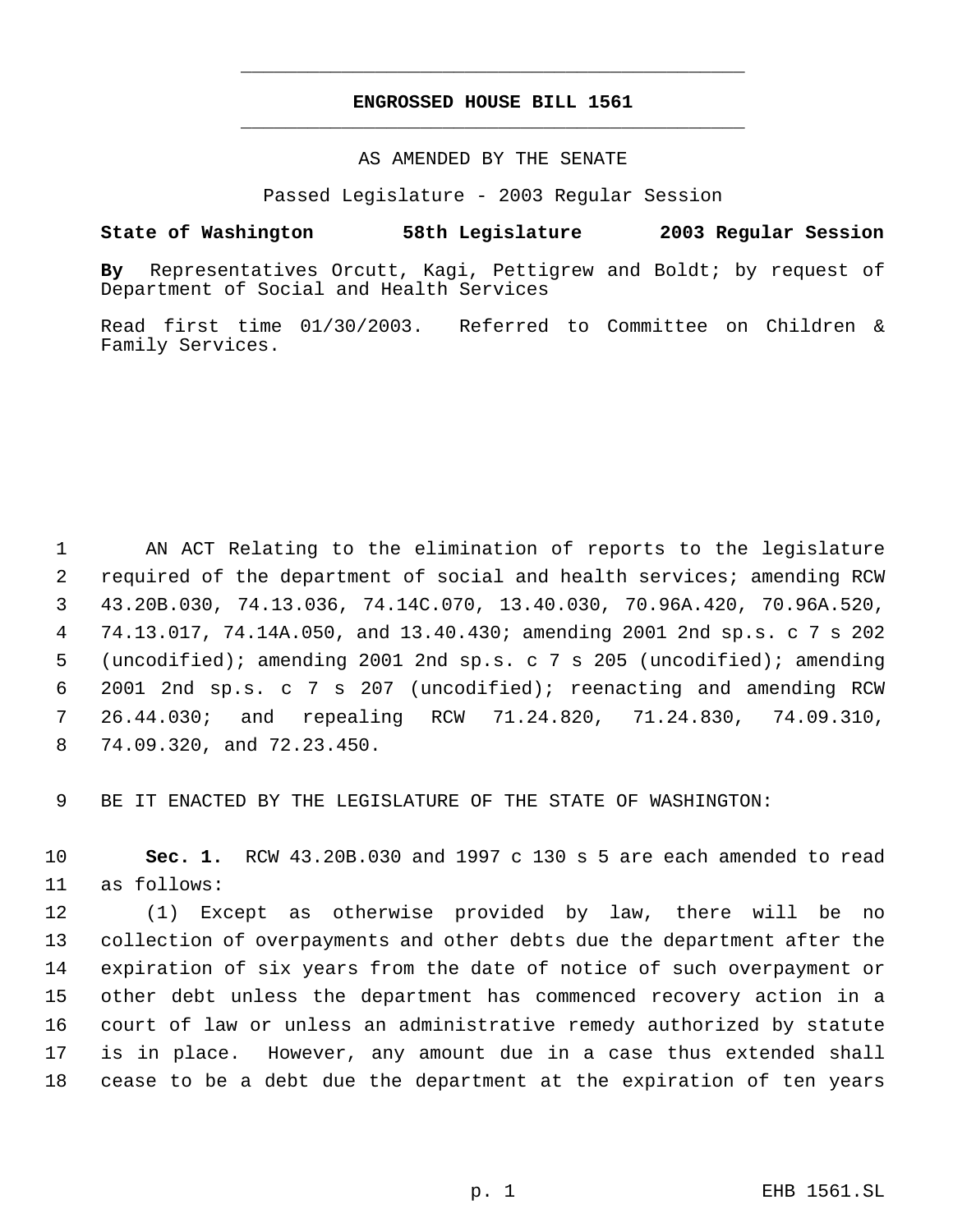from the date of the notice of the overpayment or other debt unless a court-ordered remedy would be in effect for a longer period.

3 (2)( $(\overline{a})$ ) The department, at any time, may accept offers of compromise of disputed claims or may grant partial or total write-off of any debt due the department if it is no longer cost-effective to pursue. The department shall adopt rules establishing the considerations to be made in the granting or denial of a partial or total write-off of debts.

9 (((b) Beginning December 1, 1997, the department shall report by 10 December 1 each year to the commerce and labor committees of the senate 11 and house of representatives, the senate ways and means committee, and 12 the house appropriations committee, or successor committees, the 13 following information:

14 (i) The cumulative amount of debt due the department;

15 (ii) The cumulative amount of debt that has been written off by the 16 department as no longer cost-effective to pursue;

17 (iii) The amount of debt due the department that has accrued in 18 each of the previous five fiscal years; and

19 (iv) The amount of debt that has been written off in each of the 20 previous five fiscal years as no longer cost effective to pursue.))

 **Sec. 2.** RCW 74.13.036 and 1996 c 133 s 37 are each amended to read as follows:

 (1) The department of social and health services shall oversee implementation of chapter 13.34 RCW and chapter 13.32A RCW. The oversight shall be comprised of working with affected parts of the criminal justice and child care systems as well as with local government, legislative, and executive authorities to effectively carry out these chapters. The department shall work with all such entities to ensure that chapters 13.32A and 13.34 RCW are implemented in a uniform manner throughout the state.

 (2) The department shall develop a plan and procedures, in cooperation with the statewide advisory committee, to insure the full implementation of the provisions of chapter 13.32A RCW. Such plan and procedures shall include but are not limited to:

 (a) Procedures defining and delineating the role of the department and juvenile court with regard to the execution of the child in need of services placement process;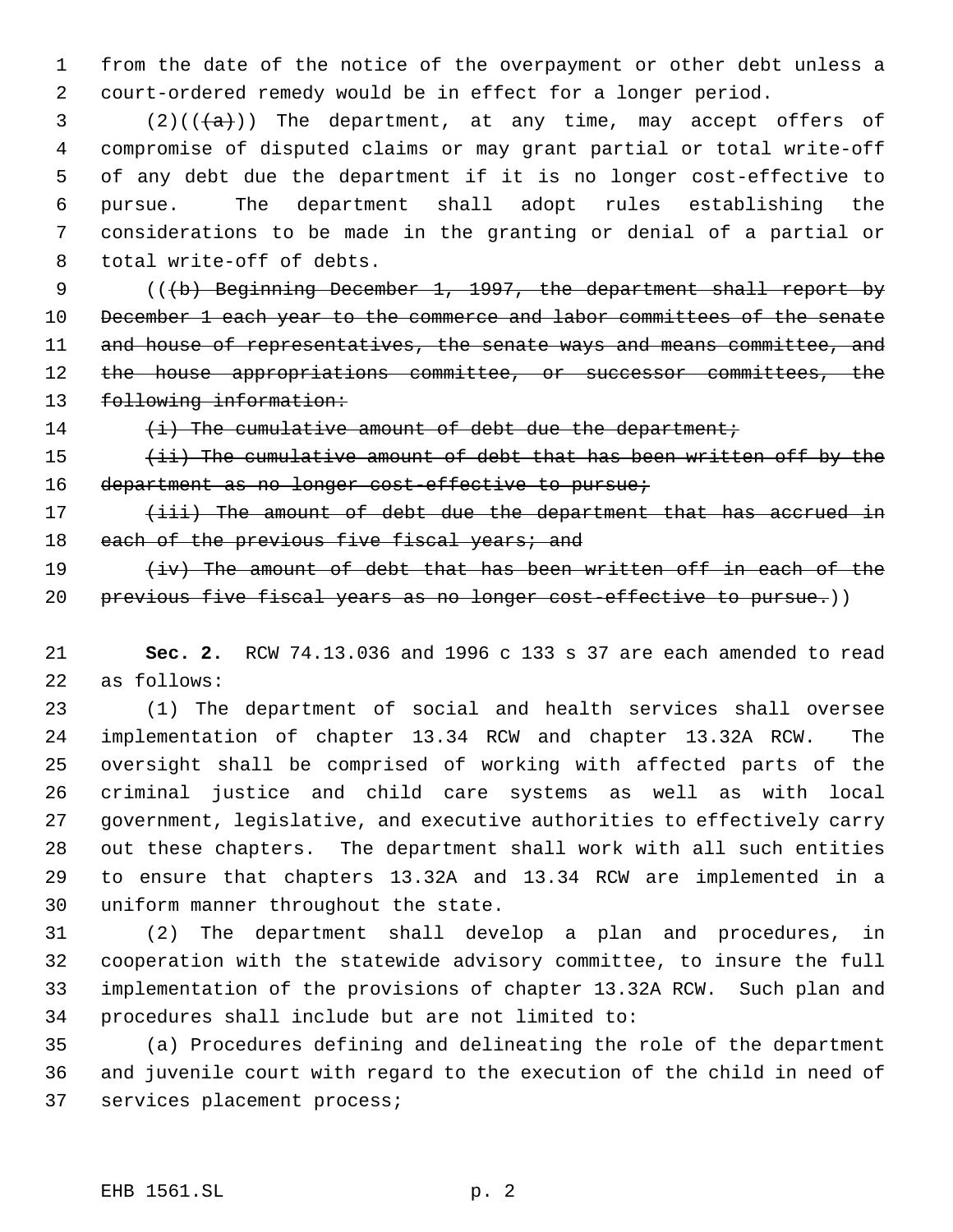(b) Procedures for designating department staff responsible for family reconciliation services;

 (c) Procedures assuring enforcement of contempt proceedings in accordance with RCW 13.32A.170 and 13.32A.250; and

 (d) Procedures for the continued education of all individuals in the criminal juvenile justice and child care systems who are affected by chapter 13.32A RCW, as well as members of the legislative and executive branches of government.

 There shall be uniform application of the procedures developed by the department and juvenile court personnel, to the extent practicable. Local and regional differences shall be taken into consideration in the development of procedures required under this subsection.

 (3) In addition to its other oversight duties, the department shall:

 (a) Identify and evaluate resource needs in each region of the state;

 (b) Disseminate information collected as part of the oversight process to affected groups and the general public;

 (c) Educate affected entities within the juvenile justice and child care systems, local government, and the legislative branch regarding the implementation of chapters 13.32A and 13.34 RCW;

 (d) Review complaints concerning the services, policies, and procedures of those entities charged with implementing chapters 13.32A and 13.34 RCW; and

 (e) Report any violations and misunderstandings regarding the implementation of chapters 13.32A and 13.34 RCW.

27 (4) ((The secretary shall submit a quarterly report to the appropriate local government entities.

 $(5)$ ) The department shall provide an annual report to the 30 legislature not later than December  $1((\tau$ -indicating)) of each year only when it has declined to accept custody of a child from a law enforcement agency or it has received a report of a child being 33 released without placement. The report shall indicate the number of times it has declined to accept custody of a child from a law enforcement agency under chapter 13.32A RCW and the number of times it has received a report of a child being released without placement under RCW 13.32A.060(1)(c). The report shall include the dates, places, and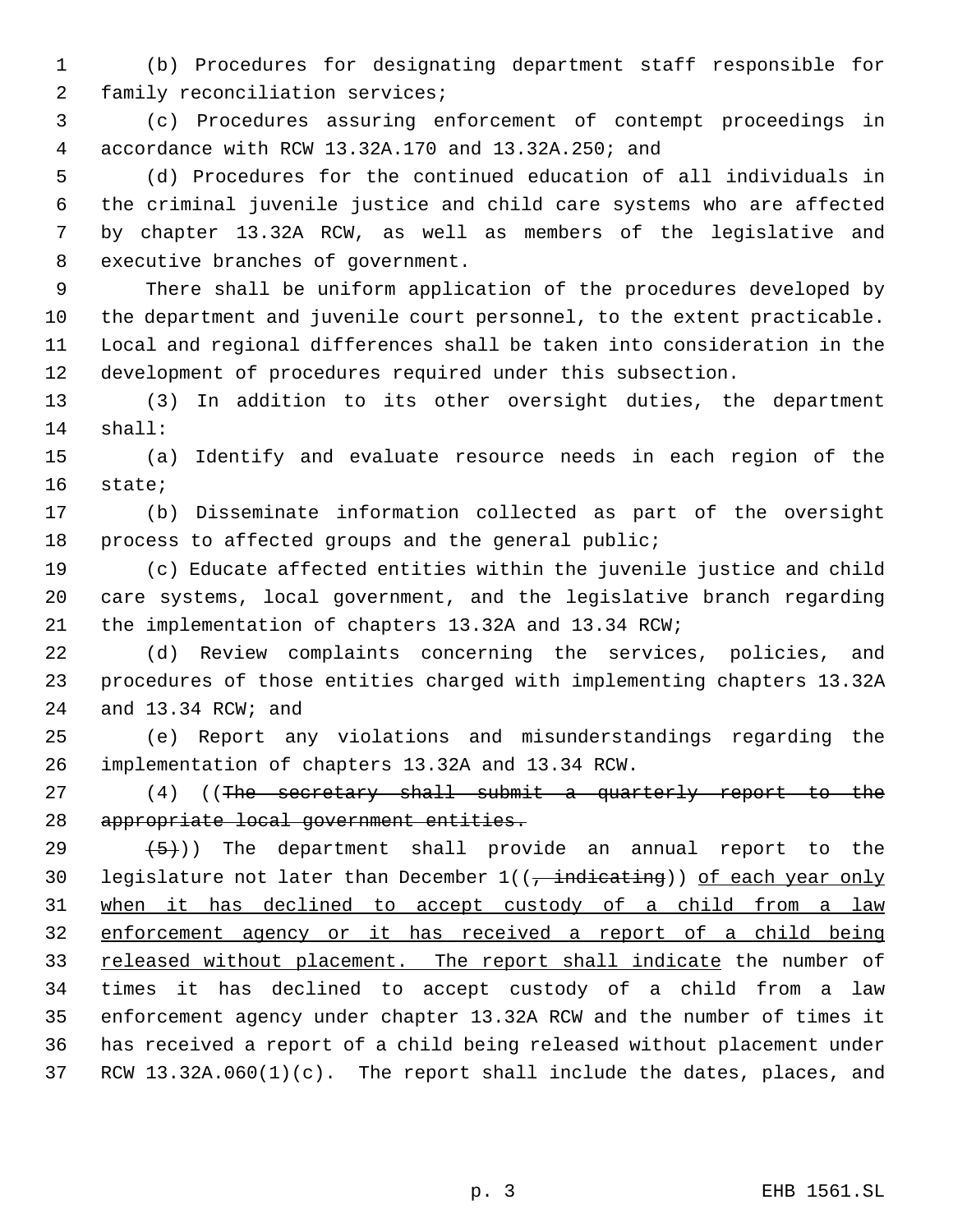reasons the department declined to accept custody and the dates and places children are released without placement.

 **Sec. 3.** RCW 74.14C.070 and 1995 c 311 s 11 are each amended to read as follows:

 The secretary of social and health services, or the secretary's regional designee, may transfer funds appropriated for foster care services to purchase preservation services and other preventive services for children at imminent risk of out-of-home placement or who face a substantial likelihood of out-of-home placement. This transfer may be made in those regions that lower foster care expenditures through efficient use of preservation services and permanency planning efforts. The transfer shall be equivalent to the amount of reduced foster care expenditures and shall be made in accordance with the provisions of this chapter and with the approval of the office of 15 financial management. The ((secretary)) department shall present an annual report to the legislature regarding any transfers under this 17 section only if transfers occur. The ((secretary)) department shall include caseload, expenditure, cost avoidance, identified improvements to the out-of-home care system, and outcome data related to the 20 transfer in the report. The ((secretary)) department shall also include in the report information regarding:

 (1) The percent of cases where a child is placed in out-of-home care after the provision of intensive family preservation services or 24 family preservation services;

25 (2) The average length of time before ((such)) the child is placed out-of-home;

27 (3) The average length of time ((such)) the child is placed out-of-home; and

 (4) The number of families that refused the offer of either family preservation services or intensive family preservation services.

 **Sec. 4.** RCW 26.44.030 and 1999 c 267 s 20 and 1999 c 176 s 30 are each reenacted and amended to read as follows:

 (1)(a) When any practitioner, county coroner or medical examiner, law enforcement officer, professional school personnel, registered or licensed nurse, social service counselor, psychologist, pharmacist, licensed or certified child care providers or their employees, employee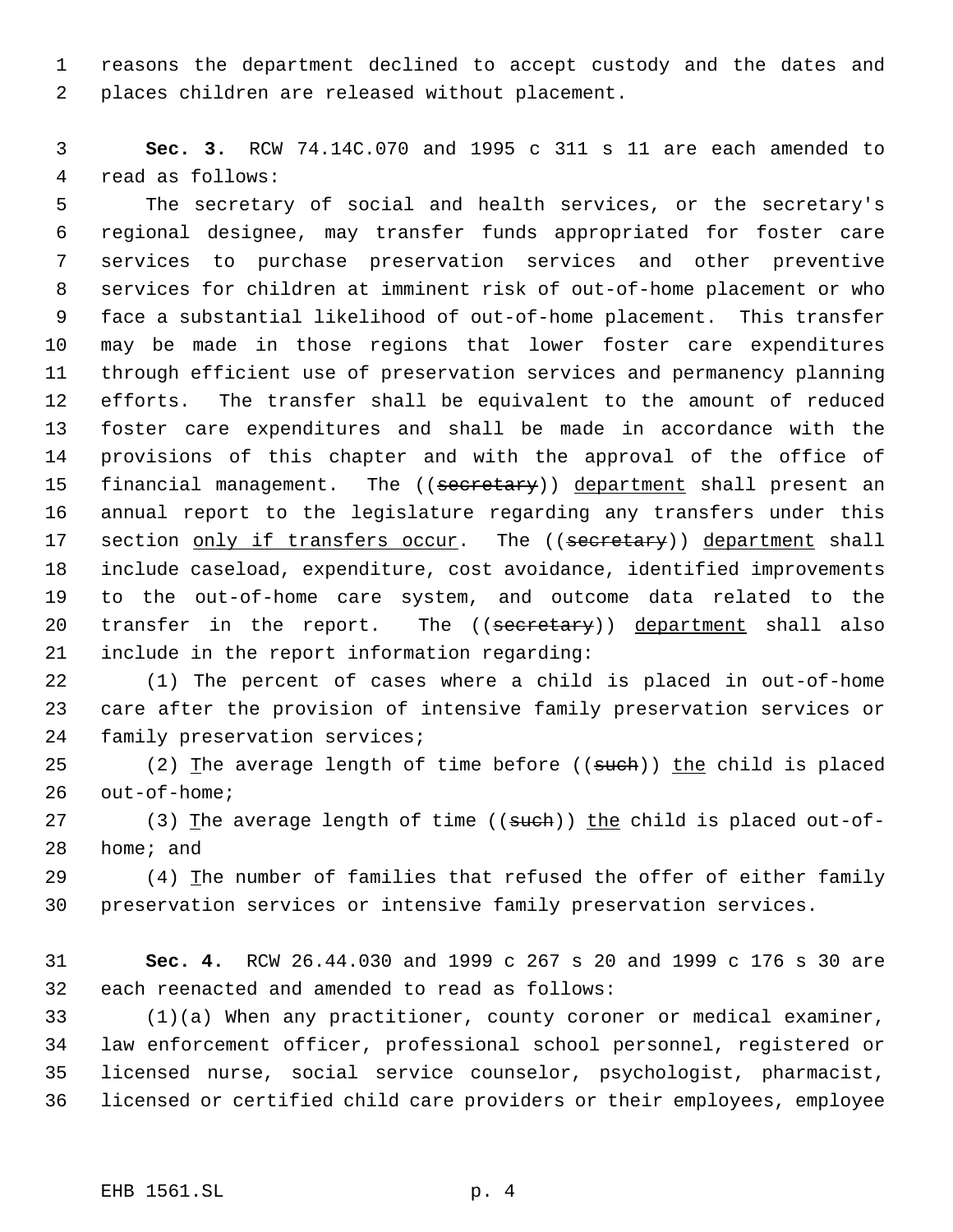of the department, juvenile probation officer, placement and liaison specialist, responsible living skills program staff, HOPE center staff, or state family and children's ombudsman or any volunteer in the ombudsman's office has reasonable cause to believe that a child has suffered abuse or neglect, he or she shall report such incident, or cause a report to be made, to the proper law enforcement agency or to the department as provided in RCW 26.44.040.

 (b) The reporting requirement also applies to department of corrections personnel who, in the course of their employment, observe offenders or the children with whom the offenders are in contact. If, as a result of observations or information received in the course of his or her employment, any department of corrections personnel has reasonable cause to believe that a child has suffered abuse or neglect, he or she shall report the incident, or cause a report to be made, to the proper law enforcement agency or to the department as provided in RCW 26.44.040.

 (c) The reporting requirement shall also apply to any adult who has reasonable cause to believe that a child who resides with them, has suffered severe abuse, and is able or capable of making a report. For the purposes of this subsection, "severe abuse" means any of the following: Any single act of abuse that causes physical trauma of sufficient severity that, if left untreated, could cause death; any single act of sexual abuse that causes significant bleeding, deep bruising, or significant external or internal swelling; or more than one act of physical abuse, each of which causes bleeding, deep bruising, significant external or internal swelling, bone fracture, or unconsciousness.

 (d) The report must be made at the first opportunity, but in no case longer than forty-eight hours after there is reasonable cause to believe that the child has suffered abuse or neglect. The report must include the identity of the accused if known.

 (2) The reporting requirement of subsection (1) of this section does not apply to the discovery of abuse or neglect that occurred during childhood if it is discovered after the child has become an adult. However, if there is reasonable cause to believe other children are or may be at risk of abuse or neglect by the accused, the reporting requirement of subsection (1) of this section does apply.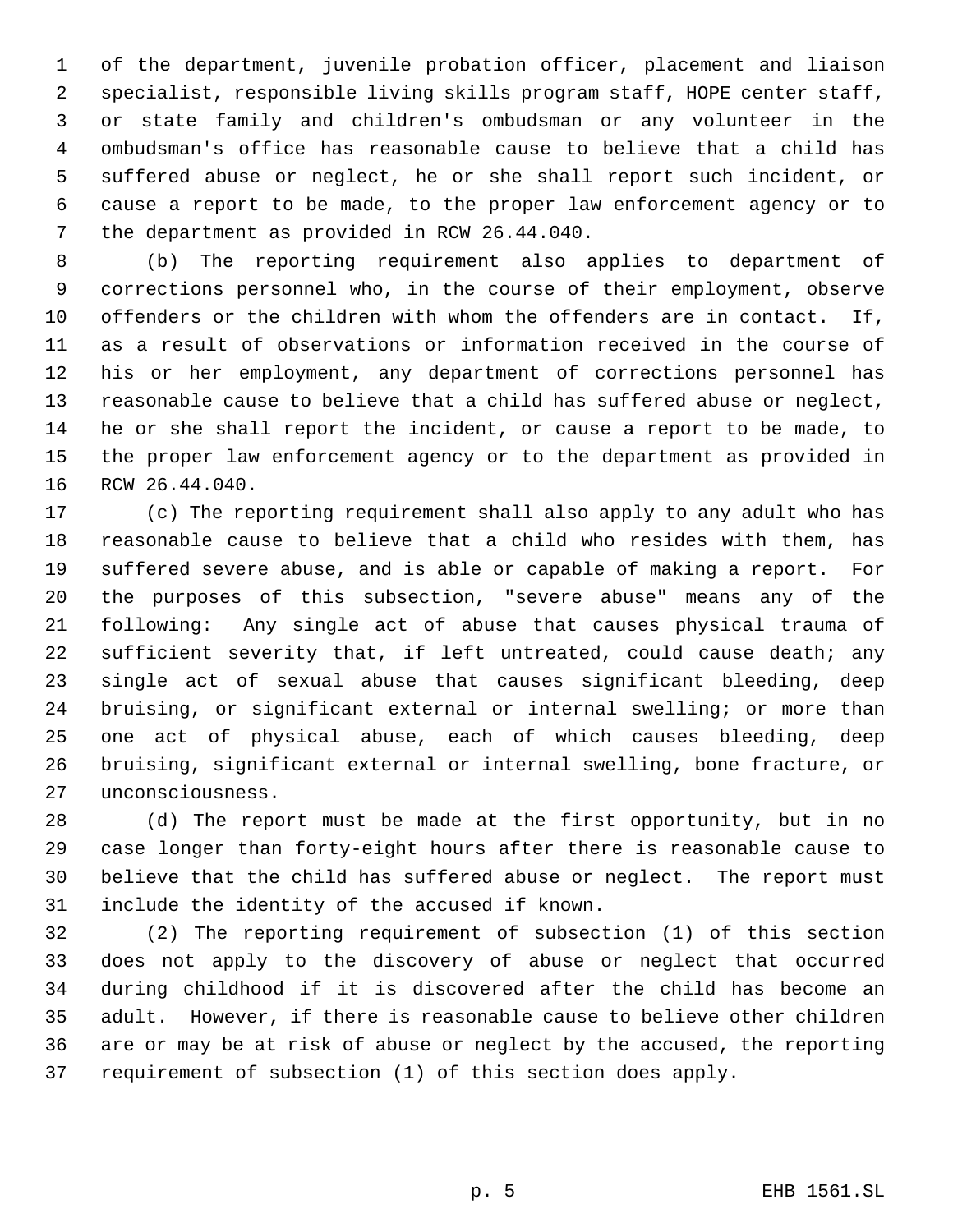(3) Any other person who has reasonable cause to believe that a child has suffered abuse or neglect may report such incident to the proper law enforcement agency or to the department of social and health services as provided in RCW 26.44.040.

 (4) The department, upon receiving a report of an incident of alleged abuse or neglect pursuant to this chapter, involving a child who has died or has had physical injury or injuries inflicted upon him or her other than by accidental means or who has been subjected to alleged sexual abuse, shall report such incident to the proper law enforcement agency. In emergency cases, where the child's welfare is endangered, the department shall notify the proper law enforcement agency within twenty-four hours after a report is received by the department. In all other cases, the department shall notify the law enforcement agency within seventy-two hours after a report is received by the department. If the department makes an oral report, a written report must also be made to the proper law enforcement agency within five days thereafter.

 (5) Any law enforcement agency receiving a report of an incident of alleged abuse or neglect pursuant to this chapter, involving a child who has died or has had physical injury or injuries inflicted upon him or her other than by accidental means, or who has been subjected to alleged sexual abuse, shall report such incident in writing as provided in RCW 26.44.040 to the proper county prosecutor or city attorney for appropriate action whenever the law enforcement agency's investigation reveals that a crime may have been committed. The law enforcement agency shall also notify the department of all reports received and the law enforcement agency's disposition of them. In emergency cases, where the child's welfare is endangered, the law enforcement agency shall notify the department within twenty-four hours. In all other cases, the law enforcement agency shall notify the department within seventy-two hours after a report is received by the law enforcement agency.

 (6) Any county prosecutor or city attorney receiving a report under subsection (5) of this section shall notify the victim, any persons the victim requests, and the local office of the department, of the decision to charge or decline to charge a crime, within five days of making the decision.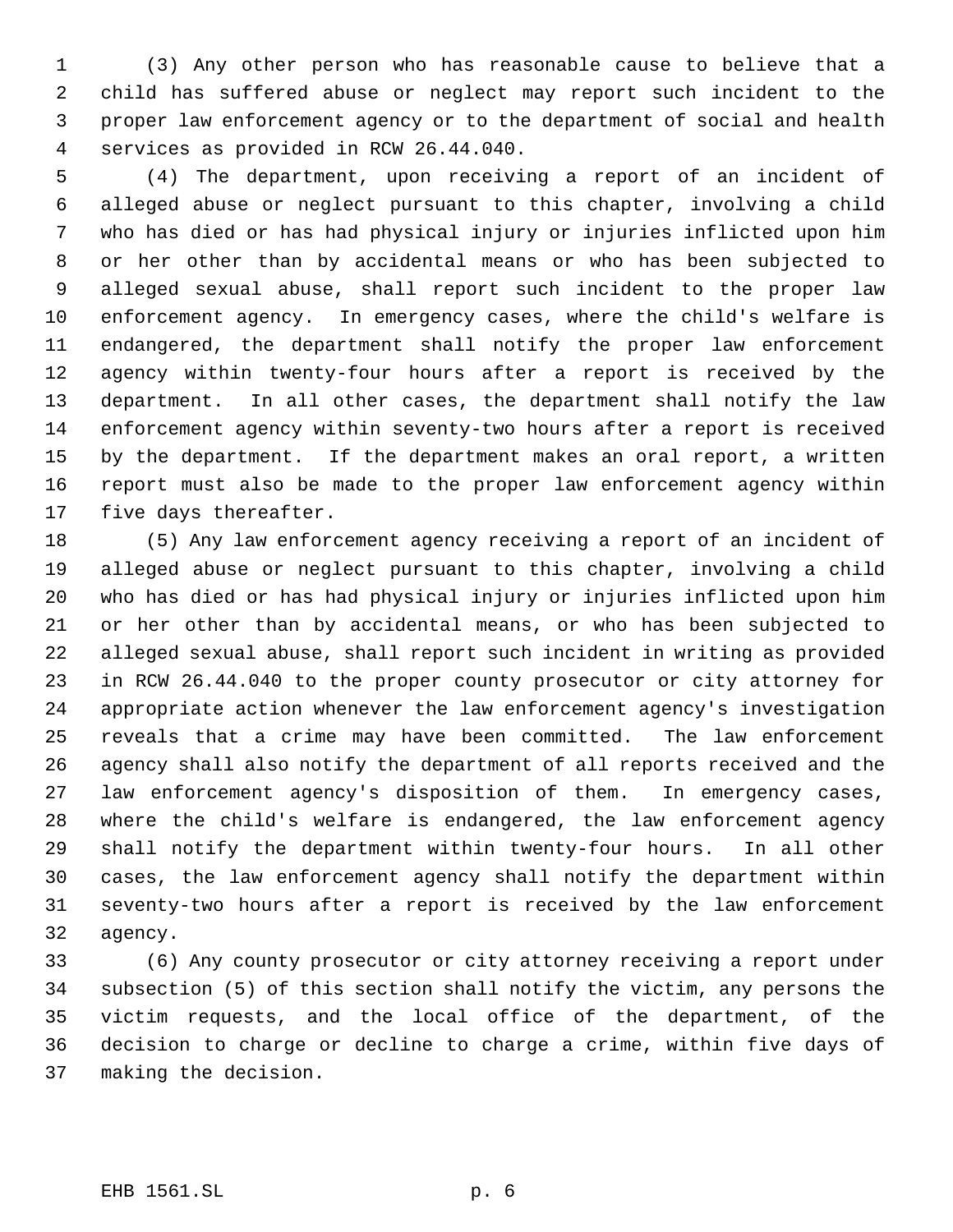(7) The department may conduct ongoing case planning and consultation with those persons or agencies required to report under this section, with consultants designated by the department, and with designated representatives of Washington Indian tribes if the client information exchanged is pertinent to cases currently receiving child protective services. Upon request, the department shall conduct such planning and consultation with those persons required to report under this section if the department determines it is in the best interests of the child. Information considered privileged by statute and not directly related to reports required by this section must not be divulged without a valid written waiver of the privilege.

 (8) Any case referred to the department by a physician licensed under chapter 18.57 or 18.71 RCW on the basis of an expert medical opinion that child abuse, neglect, or sexual assault has occurred and that the child's safety will be seriously endangered if returned home, the department shall file a dependency petition unless a second licensed physician of the parents' choice believes that such expert medical opinion is incorrect. If the parents fail to designate a second physician, the department may make the selection. If a physician finds that a child has suffered abuse or neglect but that such abuse or neglect does not constitute imminent danger to the child's health or safety, and the department agrees with the physician's assessment, the child may be left in the parents' home while the department proceeds with reasonable efforts to remedy parenting deficiencies.

 (9) Persons or agencies exchanging information under subsection (7) of this section shall not further disseminate or release the information except as authorized by state or federal statute. Violation of this subsection is a misdemeanor.

 (10) Upon receiving reports of alleged abuse or neglect, the department or law enforcement agency may interview children. The interviews may be conducted on school premises, at day-care facilities, at the child's home, or at other suitable locations outside of the presence of parents. Parental notification of the interview must occur at the earliest possible point in the investigation that will not jeopardize the safety or protection of the child or the course of the investigation. Prior to commencing the interview the department or law enforcement agency shall determine whether the child wishes a third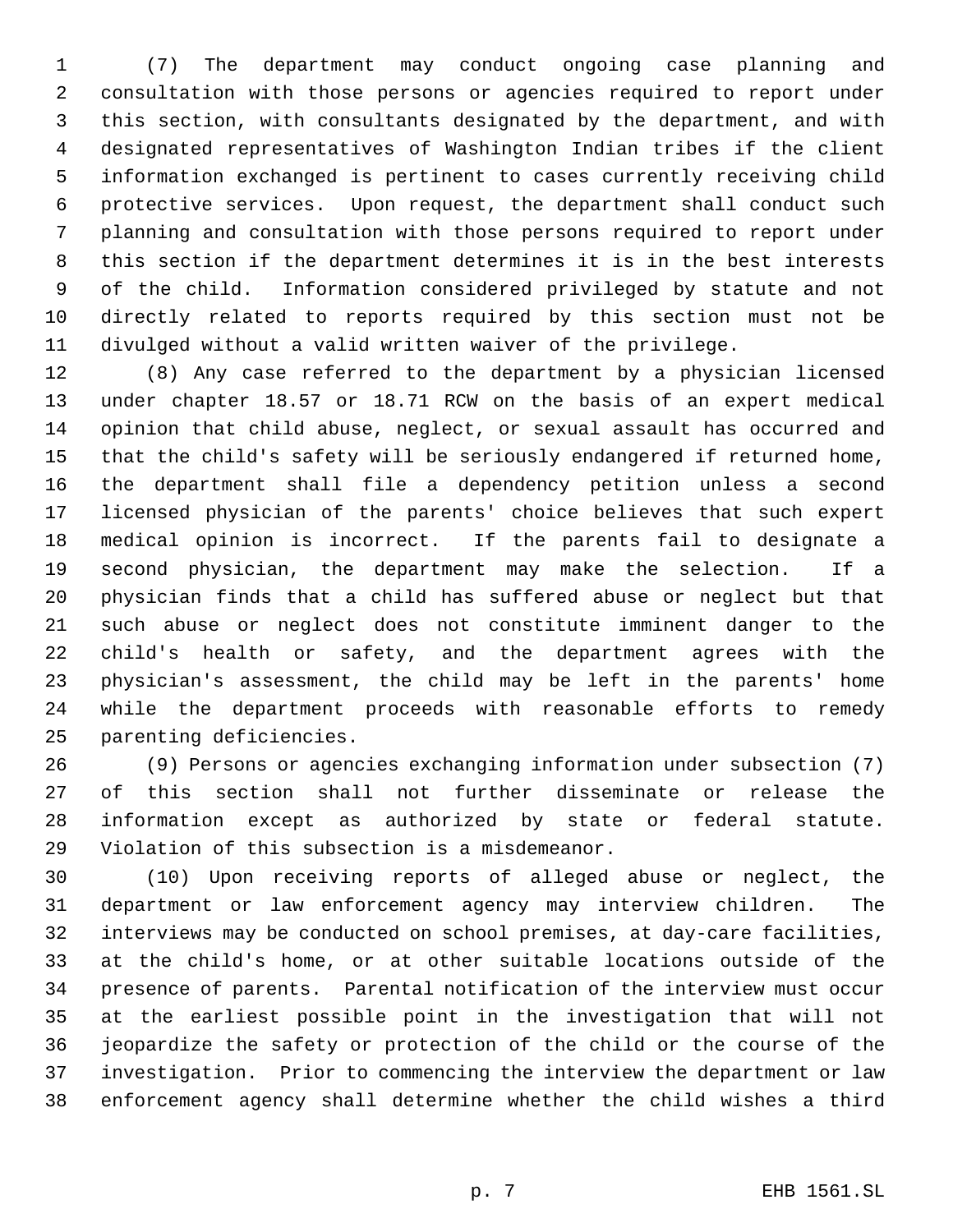party to be present for the interview and, if so, shall make reasonable efforts to accommodate the child's wishes. Unless the child objects, the department or law enforcement agency shall make reasonable efforts to include a third party in any interview so long as the presence of the third party will not jeopardize the course of the investigation.

 (11) Upon receiving a report of alleged child abuse and neglect, the department or investigating law enforcement agency shall have access to all relevant records of the child in the possession of mandated reporters and their employees.

 (12) The department shall maintain investigation records and conduct timely and periodic reviews of all cases constituting abuse and neglect. The department shall maintain a log of screened-out nonabusive cases.

 (13) The department shall use a risk assessment process when investigating alleged child abuse and neglect referrals. The department shall present the risk factors at all hearings in which the placement of a dependent child is an issue. Substance abuse must be a risk factor. The department shall, within funds appropriated for this purpose, offer enhanced community-based services to persons who are determined not to require further state intervention.

 ((The department shall provide annual reports to the legislature on 22 the effectiveness of the risk assessment process.))

 (14) Upon receipt of a report of alleged abuse or neglect the law enforcement agency may arrange to interview the person making the report and any collateral sources to determine if any malice is involved in the reporting.

 (15) The department shall make reasonable efforts to learn the name, address, and telephone number of each person making a report of abuse or neglect under this section. The department shall provide assurances of appropriate confidentiality of the identification of persons reporting under this section. If the department is unable to learn the information required under this subsection, the department shall only investigate cases in which: (a) The department believes there is a serious threat of substantial harm to the child; (b) the report indicates conduct involving a criminal offense that has, or is about to occur, in which the child is the victim; or (c) the department has, after investigation, a report of abuse or neglect that has been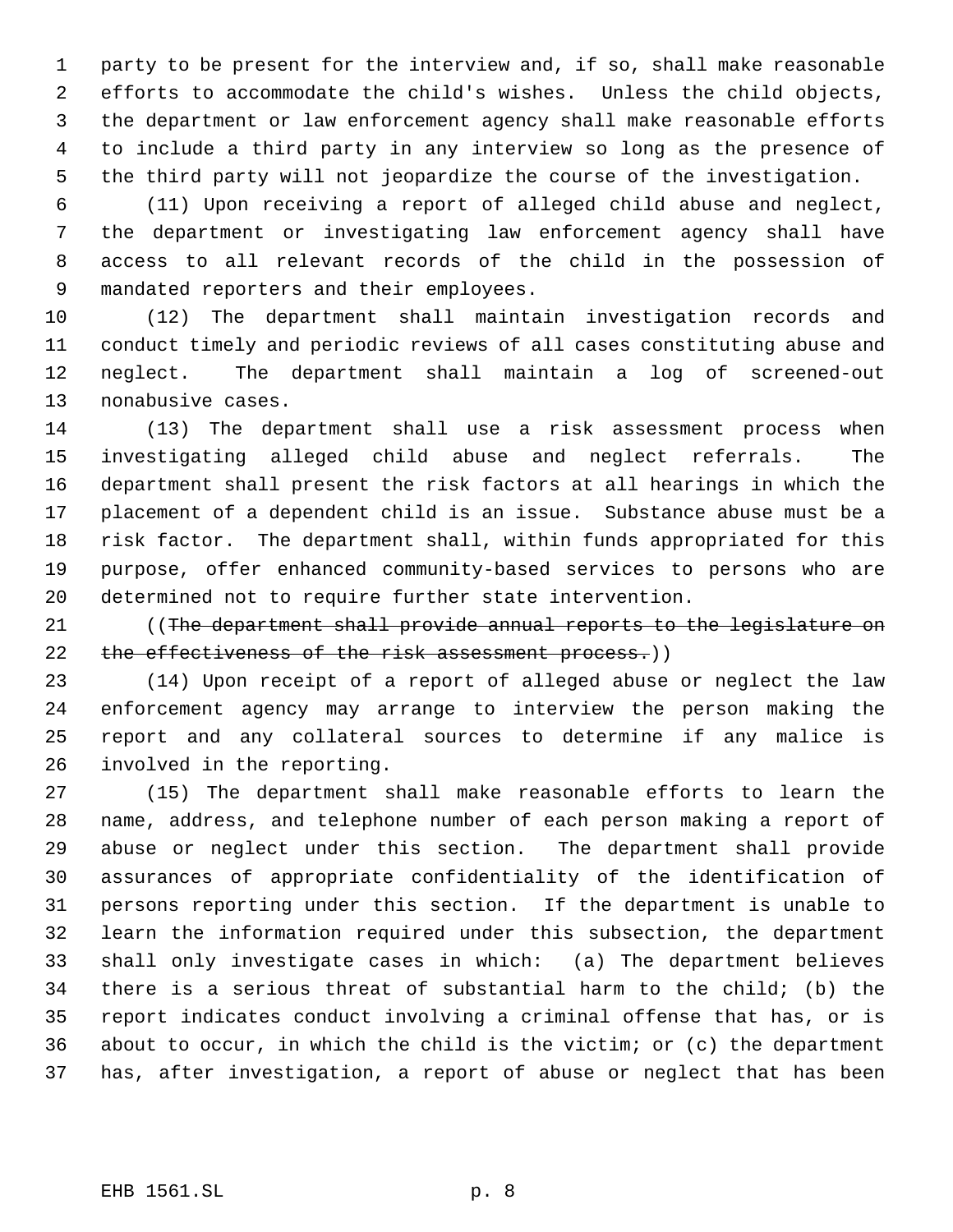founded with regard to a member of the household within three years of receipt of the referral.

 **Sec. 5.** RCW 13.40.030 and 1996 c 232 s 5 are each amended to read as follows:

 (1) The secretary shall submit guidelines pertaining to the nature of the security to be imposed on youth placed in his or her custody based on the age, offense(s), and criminal history of the juvenile offender. Such guidelines shall be submitted to the legislature for 9 its review no later than November 1st of each year. ((At the same time 10 the secretary shall submit a report on security at juvenile facilities 11 during the preceding year. The report shall include the number of 12 escapes from each juvenile facility, the most serious offense for which 13 each escapee had been confined, the number and nature of offenses found 14 to have been committed by juveniles while on escape status, the number 15 of authorized leaves granted, the number of failures to comply with 16 leave requirements, the number and nature of offenses committed while 17 on leave, and the number and nature of offenses committed by juveniles 18 while in the community on minimum security status; to the extent this 19 information is available to the secretary.)) The department shall include security status definitions in the security guidelines it submits to the legislature pursuant to this section.

 (2) The permissible ranges of confinement resulting from a finding of manifest injustice under RCW 13.40.0357 are subject to the following limitations:

 (a) Where the maximum term in the range is ninety days or less, the minimum term in the range may be no less than fifty percent of the maximum term in the range;

 (b) Where the maximum term in the range is greater than ninety days but not greater than one year, the minimum term in the range may be no less than seventy-five percent of the maximum term in the range; and

 (c) Where the maximum term in the range is more than one year, the minimum term in the range may be no less than eighty percent of the maximum term in the range.

 **Sec. 6.** RCW 70.96A.420 and 2001 c 242 s 3 are each amended to read as follows:

(1) The department, in consultation with opiate substitution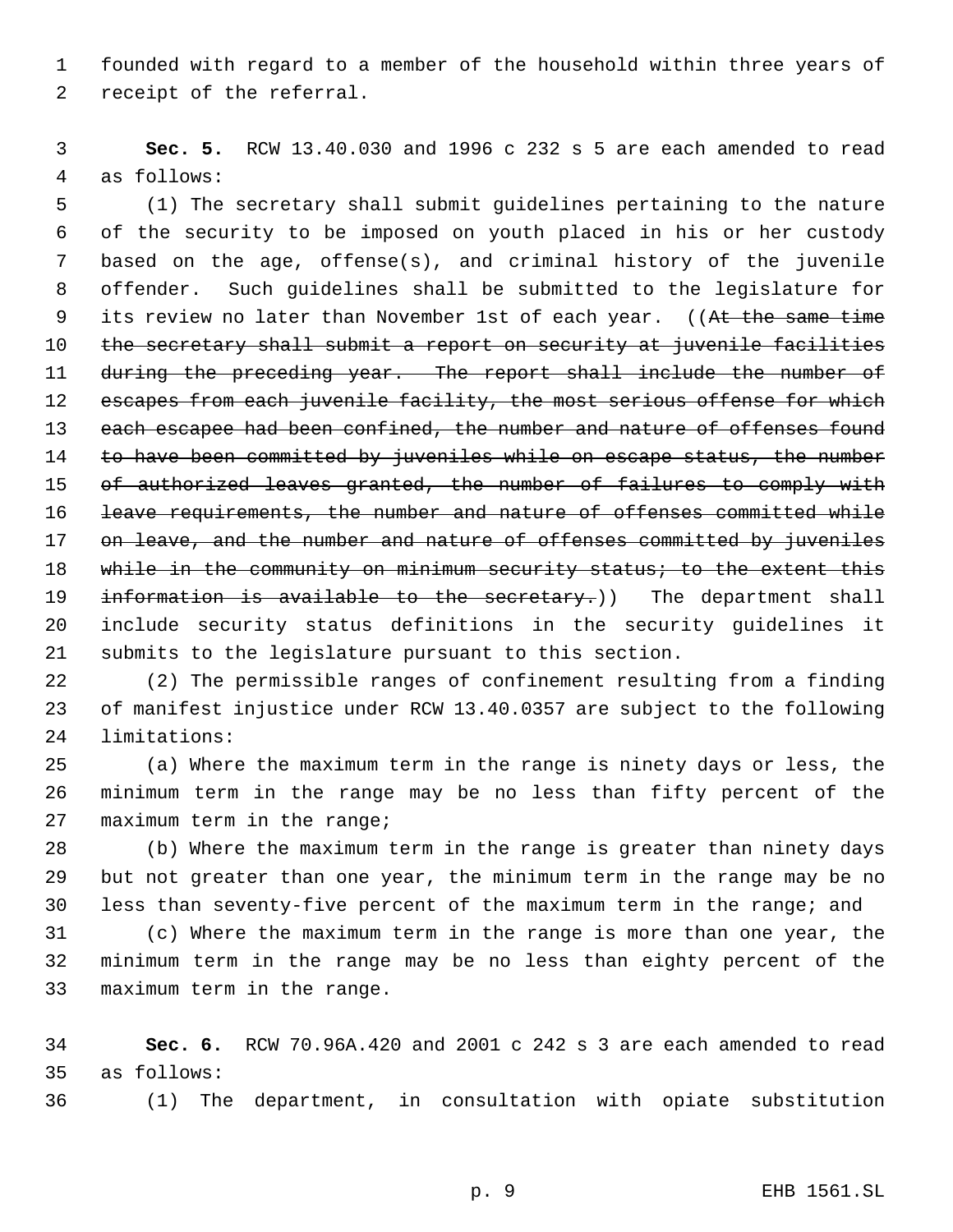treatment service providers and counties and cities, shall establish statewide treatment standards for certified opiate substitution treatment programs. The department shall enforce these treatment standards. The treatment standards shall include, but not be limited to, reasonable provisions for all appropriate and necessary medical procedures, counseling requirements, urinalysis, and other suitable tests as needed to ensure compliance with this chapter.

 (2) The department, in consultation with opiate substitution treatment programs and counties, shall establish statewide operating standards for certified opiate substitution treatment programs. The department shall enforce these operating standards. The operating standards shall include, but not be limited to, reasonable provisions necessary to enable the department and counties to monitor certified and licensed opiate substitution treatment programs for compliance with this chapter and the treatment standards authorized by this chapter and to minimize the impact of the opiate substitution treatment programs upon the business and residential neighborhoods in which the program is located.

 (3) The department shall establish criteria for evaluating the compliance of opiate substitution treatment programs with the goals and standards established under this chapter. As a condition of certification, opiate substitution programs shall submit an annual report to the department and county legislative authority, including data as specified by the department necessary for outcome analysis. The department shall analyze and evaluate the data submitted by each treatment program and take corrective action where necessary to ensure compliance with the goals and standards enumerated under this chapter. 28 (((4) Before January 1st of each year, the secretary shall submit 29 a report to the legislature and governor. The report shall include the number of persons enrolled in each treatment program during the period 31 covered by the report, the number of persons who leave each treatment program voluntarily and involuntarily, and an outcome analysis of each treatment program. For purposes of this subsection, "outcome analysis" shall include but not be limited to: The number of people who, as a result of participation in the program, are able to abstain from 36 opiates; reduction in use of opiates; reduction in criminal conduct; achievement of economic independence; and reduction in utilization of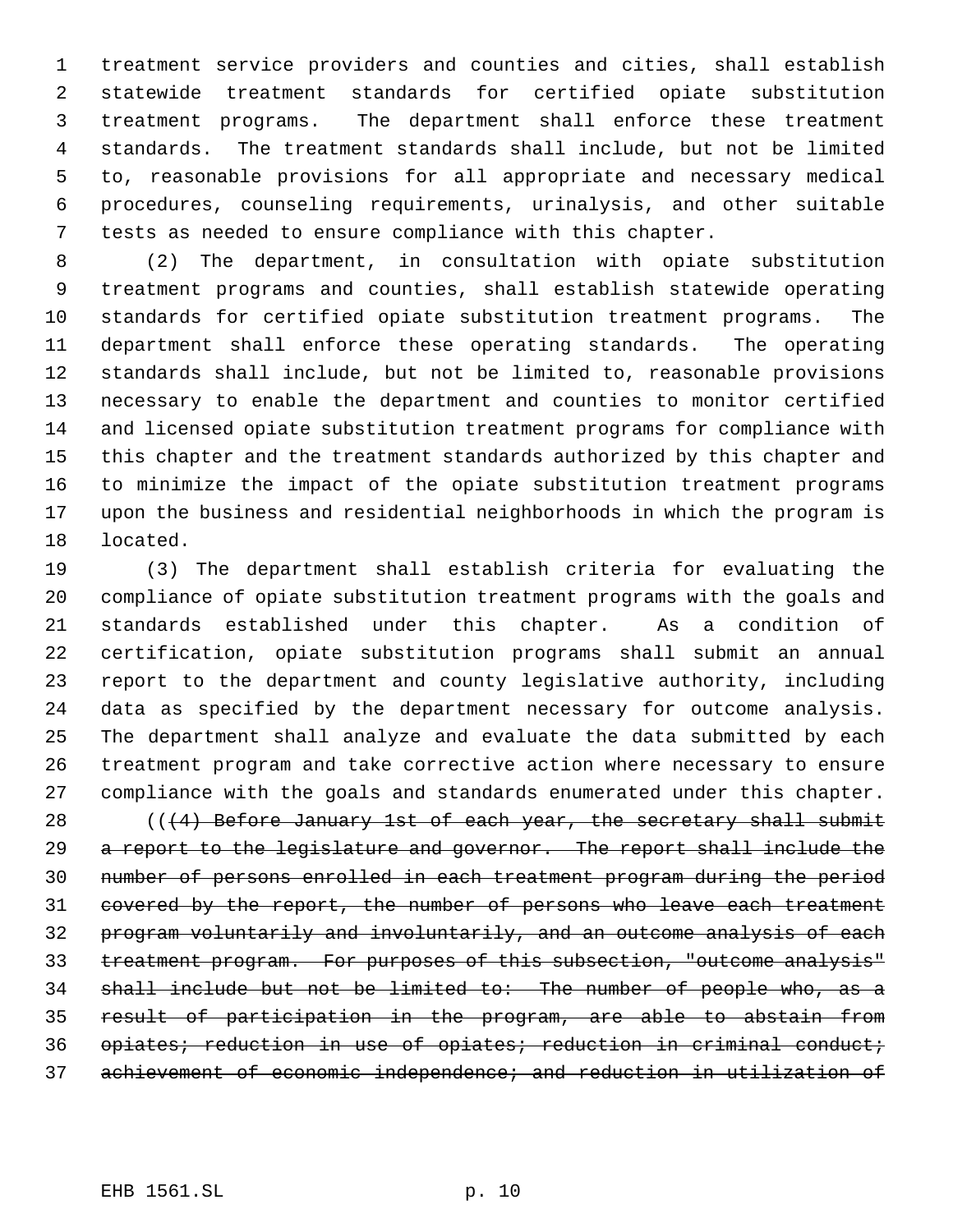health care. The report shall include information on an annual and

2 cumulative basis beginning on July 22, 2001.)

 **Sec. 7.** RCW 70.96A.520 and 1997 c 338 s 28 are each amended to read as follows:

 The department shall prioritize expenditures for treatment provided under RCW 13.40.165. The department shall provide funds for inpatient and outpatient treatment providers that are the most successful, using the standards developed by the University of Washington under section 27, chapter 338, Laws of 1997. The department may consider variations between the nature of the programs provided and clients served but must provide funds first for those programs that demonstrate the greatest success in treatment within categories of treatment and the nature of the persons receiving treatment.

14 ((The department shall, not later than January 1st of each year, 15 provide a report to the governor and the legislature on the success 16 rates of programs funded under this section.))

 **Sec. 8.** RCW 74.13.017 and 2001 c 265 s 2 are each amended to read as follows:

 The department shall undertake the process of accreditation with 20 the goal of completion by July 2006. ((The department, in conjunction with a national independent accreditation entity, shall report to the appropriate legislative committees its progress towards complete 23 accreditation on an annual basis, starting December 2001.))

 **Sec. 9.** RCW 74.14A.050 and 2001 c 255 s 1 are each amended to read as follows:

The secretary shall:

 (1)(a) Consult with relevant qualified professionals to develop a set of minimum guidelines to be used for identifying all children who are in a state-assisted support system, whether at-home or out-of-home, who are likely to need long-term care or assistance, because they face physical, emotional, medical, mental, or other long-term challenges;

 (b) The guidelines must, at a minimum, consider the following criteria for identifying children in need of long-term care or assistance:

(i) Placement within the foster care system for two years or more;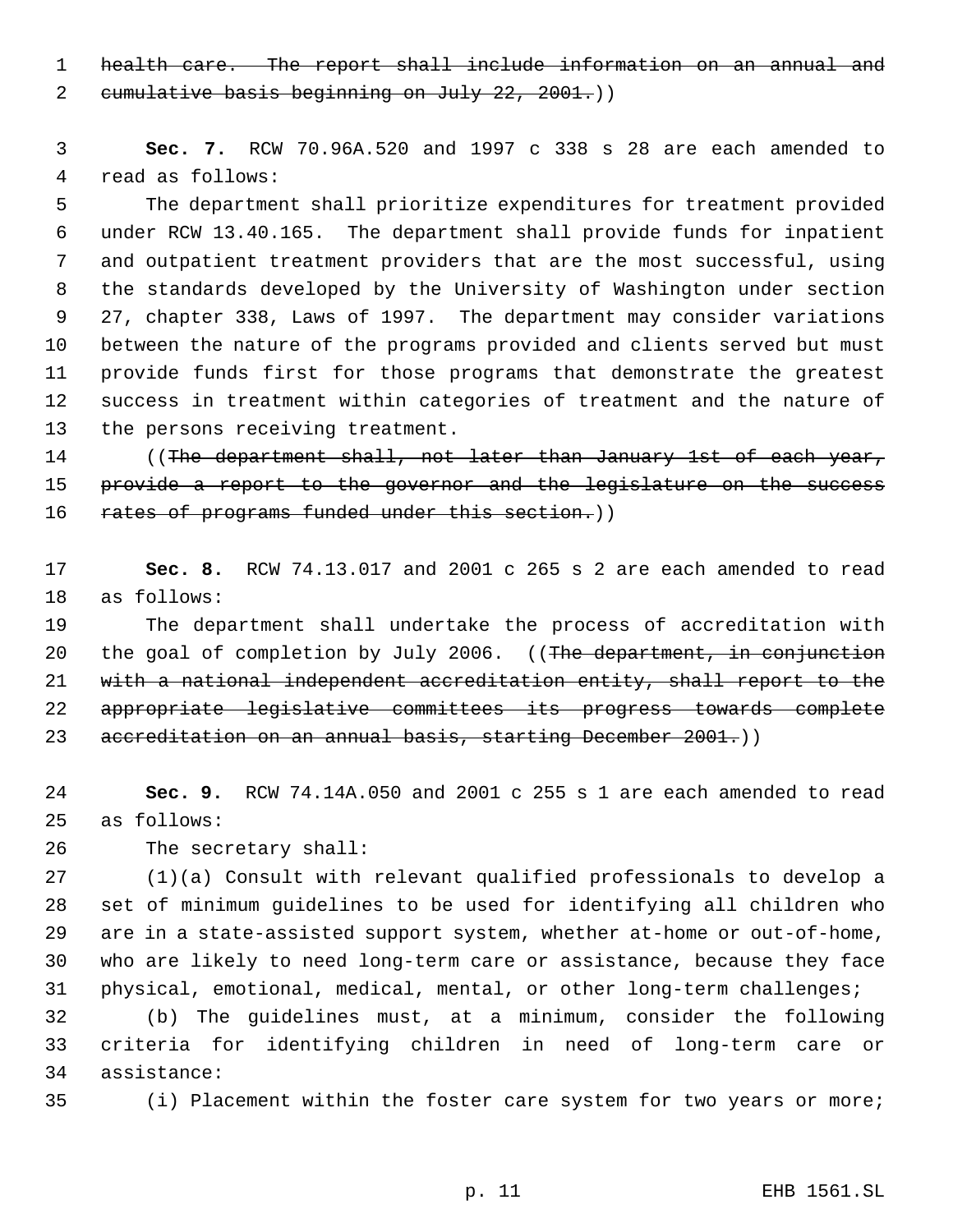(ii) Multiple foster care placements;

 (iii) Repeated unsuccessful efforts to be placed with a permanent adoptive family;

(iv) Chronic behavioral or educational problems;

(v) Repetitive criminal acts or offenses;

 (vi) Failure to comply with court-ordered disciplinary actions and other imposed guidelines of behavior, including drug and alcohol rehabilitation; and

 (vii) Chronic physical, emotional, medical, mental, or other similar conditions necessitating long-term care or assistance;

 (2) Develop programs that are necessary for the long-term care of children and youth that are identified for the purposes of this section. Programs must: (a) Effectively address the educational, physical, emotional, mental, and medical needs of children and youth; and (b) incorporate an array of family support options, to individual needs and choices of the child and family. The programs must be ready for implementation by January 1, 1995;

 (3) Conduct an evaluation of all children currently within the foster care agency caseload to identify those children who meet the criteria set forth in this section. All children entering the foster care system must be evaluated for identification of long-term needs 22 within thirty days of placement;

 (4) As a result of the passage of chapter 232, Laws of 2000, the department is conducting a pilot project to do a comparative analysis of a variety of assessment instruments to determine the most effective tools and methods for evaluation of children. The pilot project may extend through August 31, 2001. The department shall report to the appropriate committees in the senate and house of representatives by September 30, 2001, on the results of the pilot project. The department shall select an assessment instrument that can be implemented within available resources. The department shall complete statewide implementation by December 31, 2001. The department shall report to the appropriate committees in the senate and house of representatives on how the use of the selected assessment instrument has affected department policies, by no later than December 31, 2002, December 31, 2004, and December 31, 2006;

 (5) Use the assessment tool developed pursuant to subsection (4) of this section in making out-of-home placement decisions for children;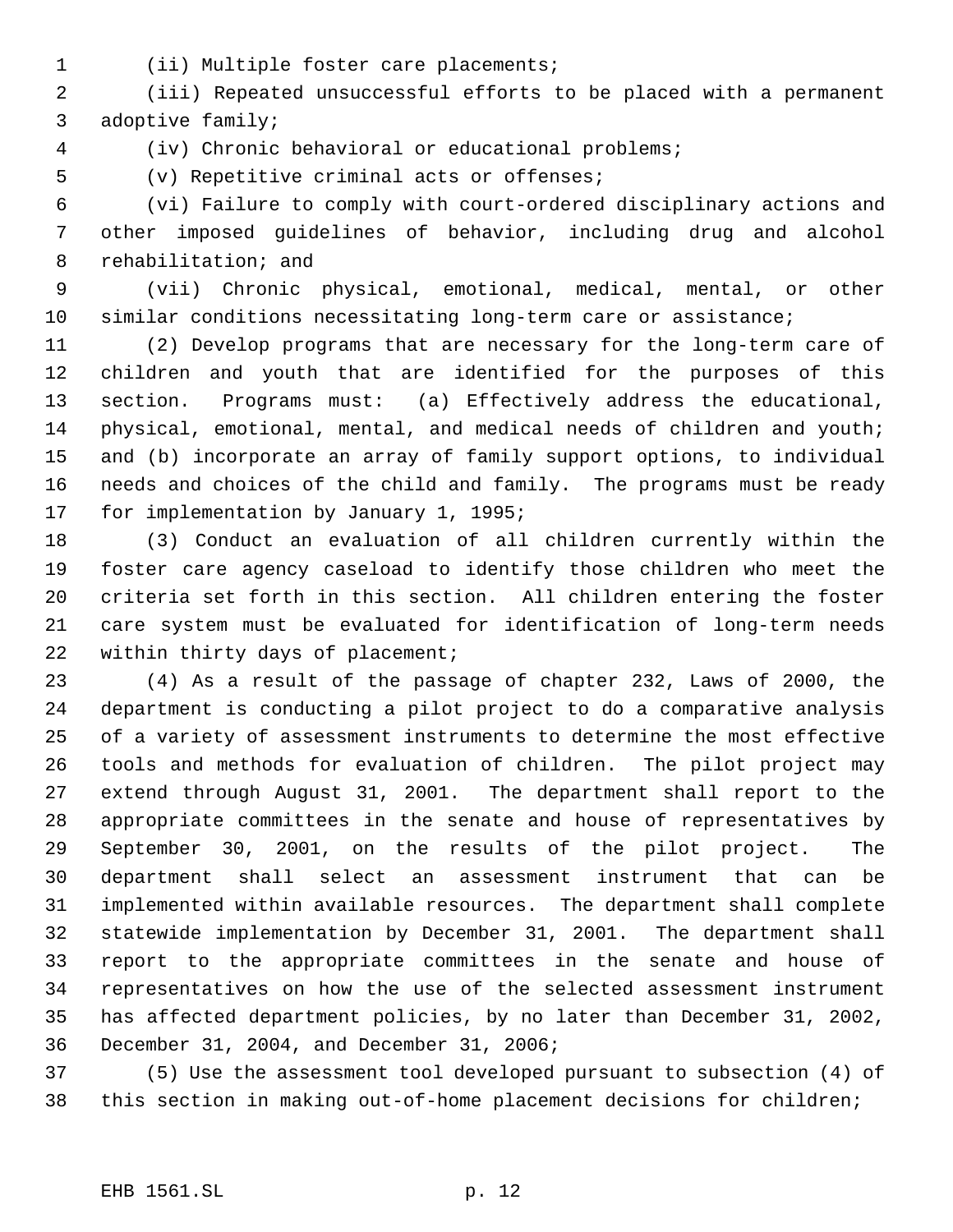(6) ((By region, report to the legislature on the following using aggregate data every six months beginning December 31, 2000:

 (a) The number of children evaluated during the first thirty days of placement as required in subsection (3) of this section;

 (b) The tool or tools used to evaluate children, including the content of the tool and the method by which the tool was validated;

 (c) The findings from the evaluation regarding the children's 8 needs;

 (d) How the department used the results of the evaluation to 10 provide services to the foster child to meet his or her needs; and

11 (e) Whether and how the evaluation results assisted the department 12 in providing appropriate services to the child, matching the child with 13 an appropriate care provider early on in the child's placement and 14 achieving the child's permanency plan in a timely fashion;

 $(7)$ )) Each region of the department shall make the appropriate number of referrals to the foster care assessment program to ensure that the services offered by the program are used to the extent funded pursuant to the department's contract with the program. The department shall report to the legislature by November 30, 2000, on the number of referrals, by region, to the foster care assessment program. If the regions are not referring an adequate number of cases to the program, the department shall include in its report an explanation of what 23 action it is or has taken to ensure that the referrals are adequate;

 (( $\left(\frac{1}{8}\right)$ ) (7) The department shall report to the legislature by December 15, 2000, on how it will use the foster care assessment program model to assess children as they enter out-of-home care;

27 ( $(\langle 49 \rangle)$  (8) The department is to accomplish the tasks listed in 28 subsections (4) through  $((+8))$   $(7)$  of this section within existing resources;

 $((+10))$   $(9)$  Study and develop a comprehensive plan for the evaluation and identification of all children and youth in need of long-term care or assistance, including, but not limited to, the mentally ill, developmentally disabled, medically fragile, seriously emotionally or behaviorally disabled, and physically impaired;

 (( $(11)$ )) (10) Study and develop a plan for the children and youth in need of long-term care or assistance to ensure the coordination of services between the department's divisions and between other state agencies who are involved with the child or youth;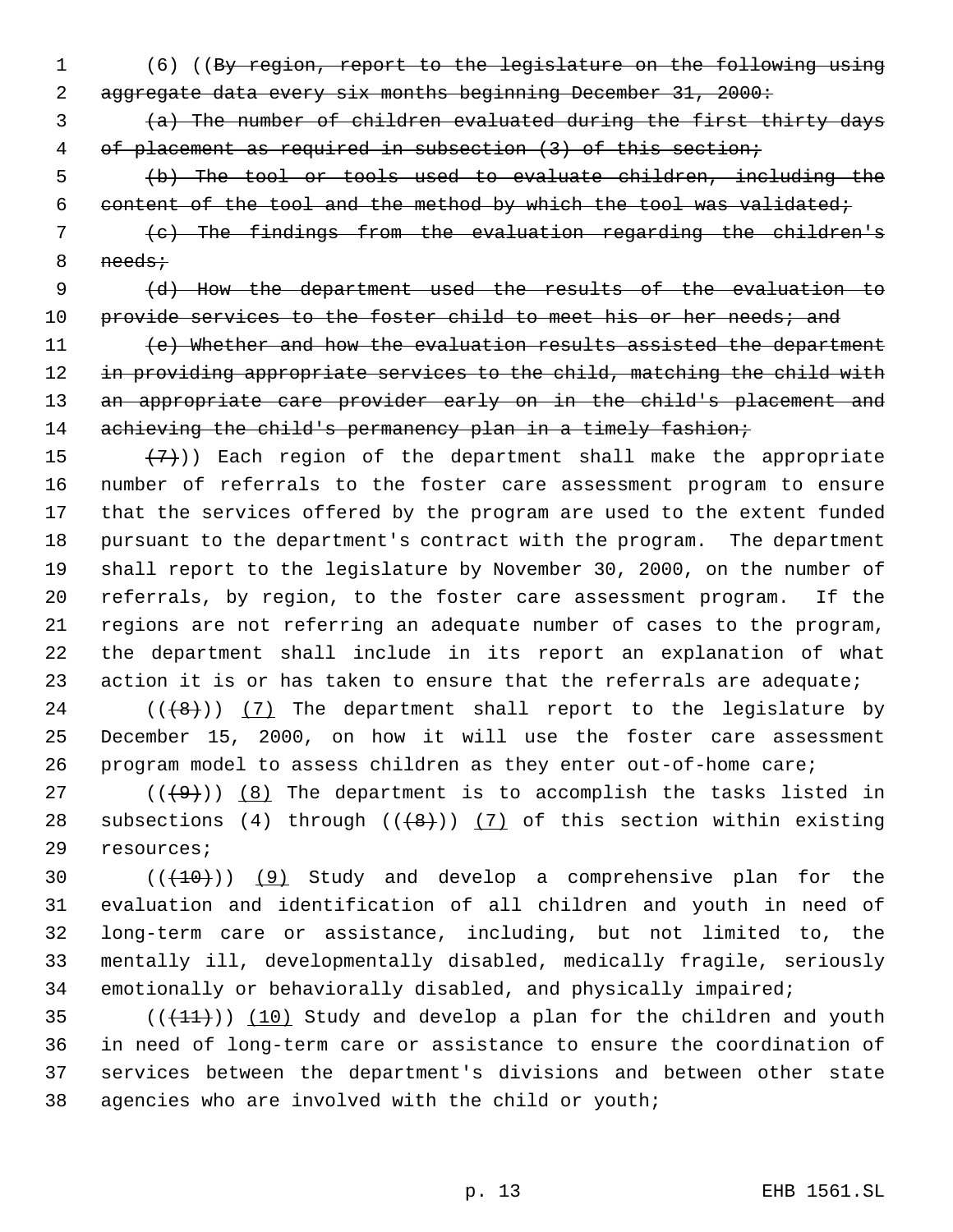1 (( $(12)$ )) (11) Study and develop guidelines for transitional services, between long-term care programs, based on the person's age or mental, physical, emotional, or medical condition; and

4 (( $(13)$ )) (12) Study and develop a statutory proposal for the emancipation of minors.

 **Sec. 10.** 2001 2nd sp.s. c 7 s 202 (uncodified) is amended to read as follows: **FOR THE DEPARTMENT OF SOCIAL AND HEALTH SERVICES--CHILDREN AND FAMILY SERVICES PROGRAM** General Fund--State Appropriation (FY 2002) . . . . . . . \$225,789,000 General Fund--State Appropriation (FY 2003) . . . . . . . \$239,013,000

12 General Fund--Federal Appropriation . . . . . . . . . . \$372,408,000 13 General Fund--Private/Local Appropriation . . . . . . . . . \$400,000 Public Safety and Education Account-- 15 State Appropriation . . . . . . . . . . . . . . . . . . \$987,000 Violence Reduction and Drug Enforcement Account--

17 State Appropriation . . . . . . . . . . . . . . . . . \$5,702,000 TOTAL APPROPRIATION . . . . . . . . . . . . . . . \$844,299,000

 The appropriations in this section are subject to the following conditions and limitations:

 (1) \$2,237,000 of the fiscal year 2002 general fund--state appropriation, \$2,288,000 of the fiscal year 2003 general fund--state appropriation, and \$1,590,000 of the general fund--federal appropriation are provided solely for the category of services titled "intensive family preservation services."

 (2) \$685,000 of the general fund--state fiscal year 2002 appropriation and \$701,000 of the general fund--state fiscal year 2003 appropriation are provided to contract for the operation of one pediatric interim care facility. The facility shall provide residential care for up to thirteen children through two years of age. Seventy-five percent of the children served by the facility must be in need of special care as a result of substance abuse by their mothers. The facility shall also provide on-site training to biological, adoptive, or foster parents. The facility shall provide at least three months of consultation and support to parents accepting placement of children from the facility. The facility may recruit new and current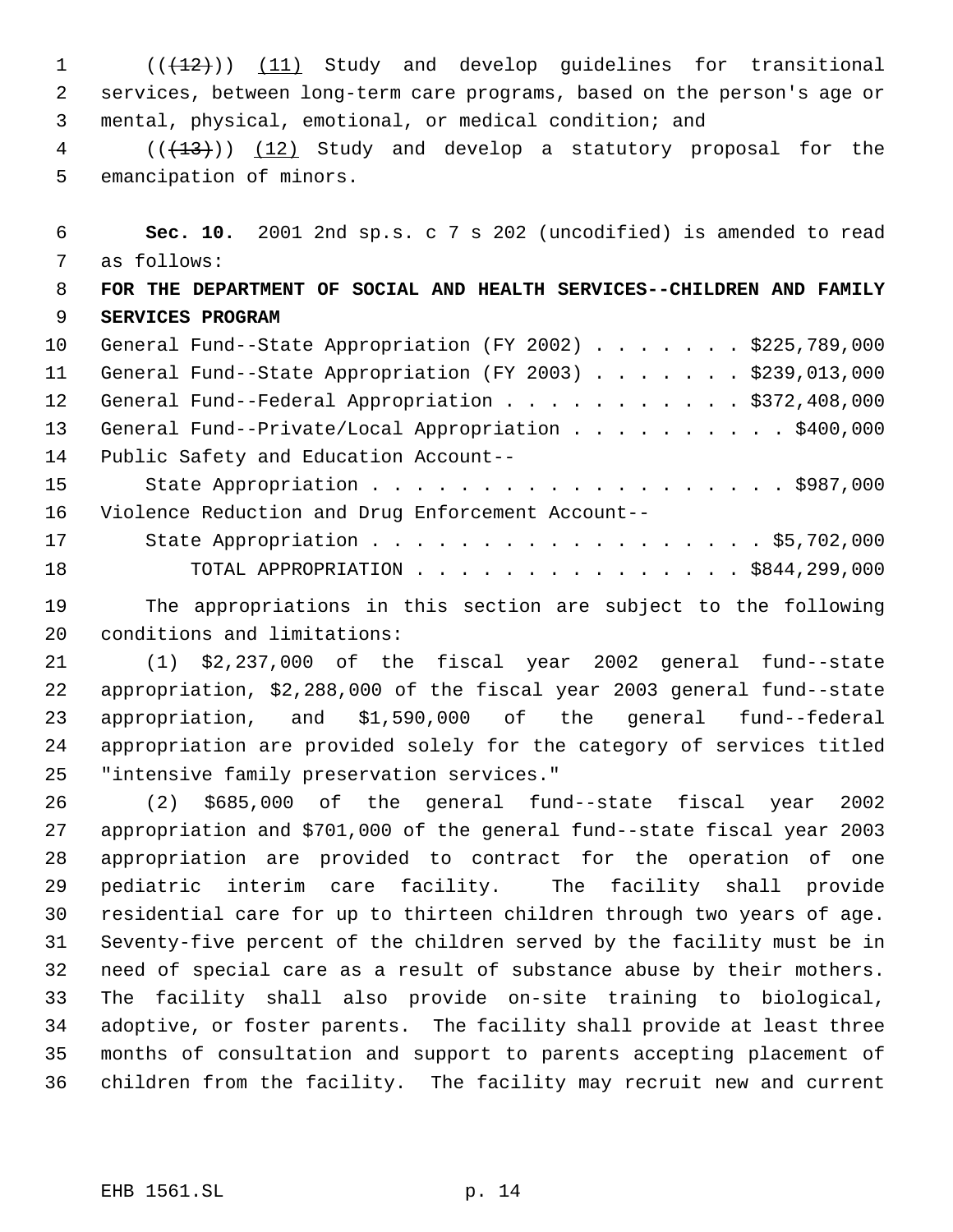foster and adoptive parents for infants served by the facility. The department shall not require case management as a condition of the contract.

 (3) \$524,000 of the general fund--state fiscal year 2002 appropriation and \$536,000 of the general fund--state fiscal year 2003 appropriation are provided for up to three nonfacility-based programs for the training, consultation, support, and recruitment of biological, foster, and adoptive parents of children through age three in need of special care as a result of substance abuse by their mothers, except that each program may serve up to three medically fragile nonsubstance- abuse-affected children. In selecting nonfacility-based programs, preference shall be given to programs whose federal or private funding sources have expired or that have successfully performed under the existing pediatric interim care program.

 (4) \$1,260,000 of the fiscal year 2002 general fund--state appropriation, \$1,248,000 of the fiscal year 2003 general fund--state appropriation, and \$4,196,000 of the violence reduction and drug enforcement account appropriation are provided solely for the family policy council and community public health and safety networks. The funding level for the family policy council and community public health and safety networks represents a 25 percent reduction below the funding level for the 1999-2001 biennium. Funding levels shall be reduced 25 percent for both the family policy council and network grants. Reductions to network grants shall be allocated so as to maintain current funding levels, to the greatest extent possible, for projects with the strongest evidence of positive outcomes and for networks with substantial compliance with contracts for network grants.

 (5) \$2,215,000 of the fiscal year 2002 general fund--state appropriation, \$4,394,000 of the fiscal year 2003 general fund--state appropriation, and \$5,604,000 of the general fund--federal appropriation are provided solely for reducing the average caseload level per case-carrying social worker. Average caseload reductions are intended to increase the amount of time social workers spend in direct contact with the children, families, and foster parents involved with their open cases. The department shall use some of the funds provided in several local offices to increase staff that support case-carrying social workers in ways that will allow social workers to increase direct contact time with children, families, and foster parents. To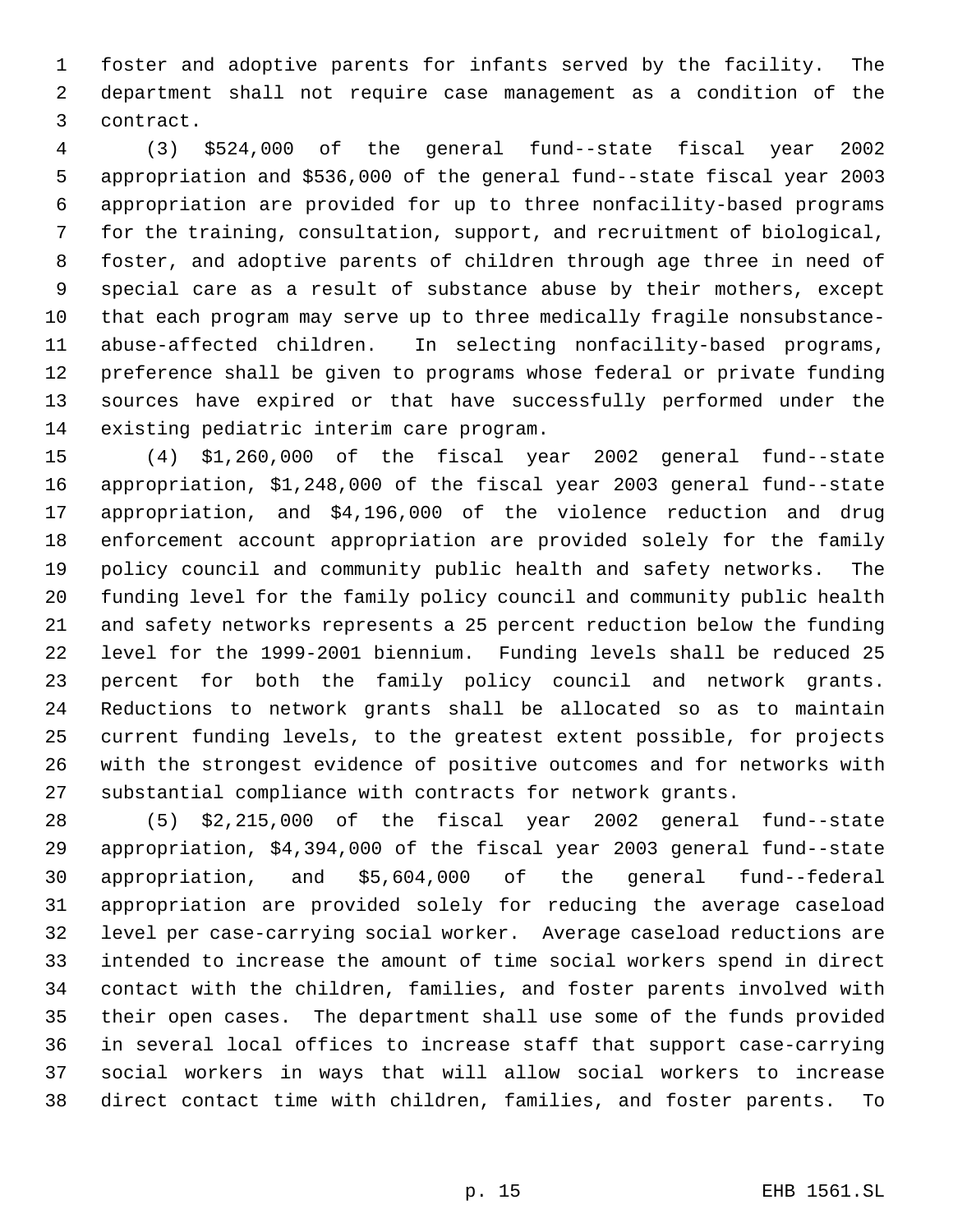achieve the goal of reaching an average caseload ratio of 1:24 by the end of fiscal year 2003, the department shall develop a plan for redeploying 30 FTEs to case-carrying social worker and support positions from other areas in the children and family services budget. The FTE redeployment plan shall be submitted to the fiscal committees of the legislature by December 1, 2001.

 (6) \$1,000,000 of the fiscal year 2002 general fund--state appropriation and \$1,000,000 of the fiscal year 2003 general fund-- state appropriation are provided solely for increasing foster parent respite care services that improve the retention of foster parents and 11 increase the stability of foster placements. ((The department shall 12 report quarterly to the appropriate committees of the legislature progress against appropriate baseline measures for foster parent 14 retention and stability of foster placements.))

 (7) \$1,050,000 of the general fund--federal appropriation is provided solely for increasing kinship care placements for children who otherwise would likely be placed in foster care. These funds shall be used for extraordinary costs incurred by relatives at the time of placement, or for extraordinary costs incurred by relatives after placement if such costs would likely cause a disruption in the kinship care placement. \$50,000 of the funds provided shall be contracted to the Washington institute for public policy to conduct a study of kinship care placements. The study shall examine the prevalence and needs of families who are raising related children and shall compare services and policies of Washington state with other states that have a higher rate of kinship care placements in lieu of foster care placements. The study shall identify possible changes in services and policies that are likely to increase appropriate kinship care placements.

 (8) \$3,386,000 of the fiscal year 2002 general fund--state appropriation, \$7,671,000 of the fiscal year 2003 general fund--state appropriation, and \$20,819,000 of the general fund--federal appropriation are provided solely for increases in the cost per case for foster care and adoption support. \$16,000,000 of the general fund--federal amount shall remain unalloted until the office of financial management approves a plan submitted by the department to achieve a higher rate of federal earnings in the foster care program. That plan shall also be submitted to the fiscal committees of the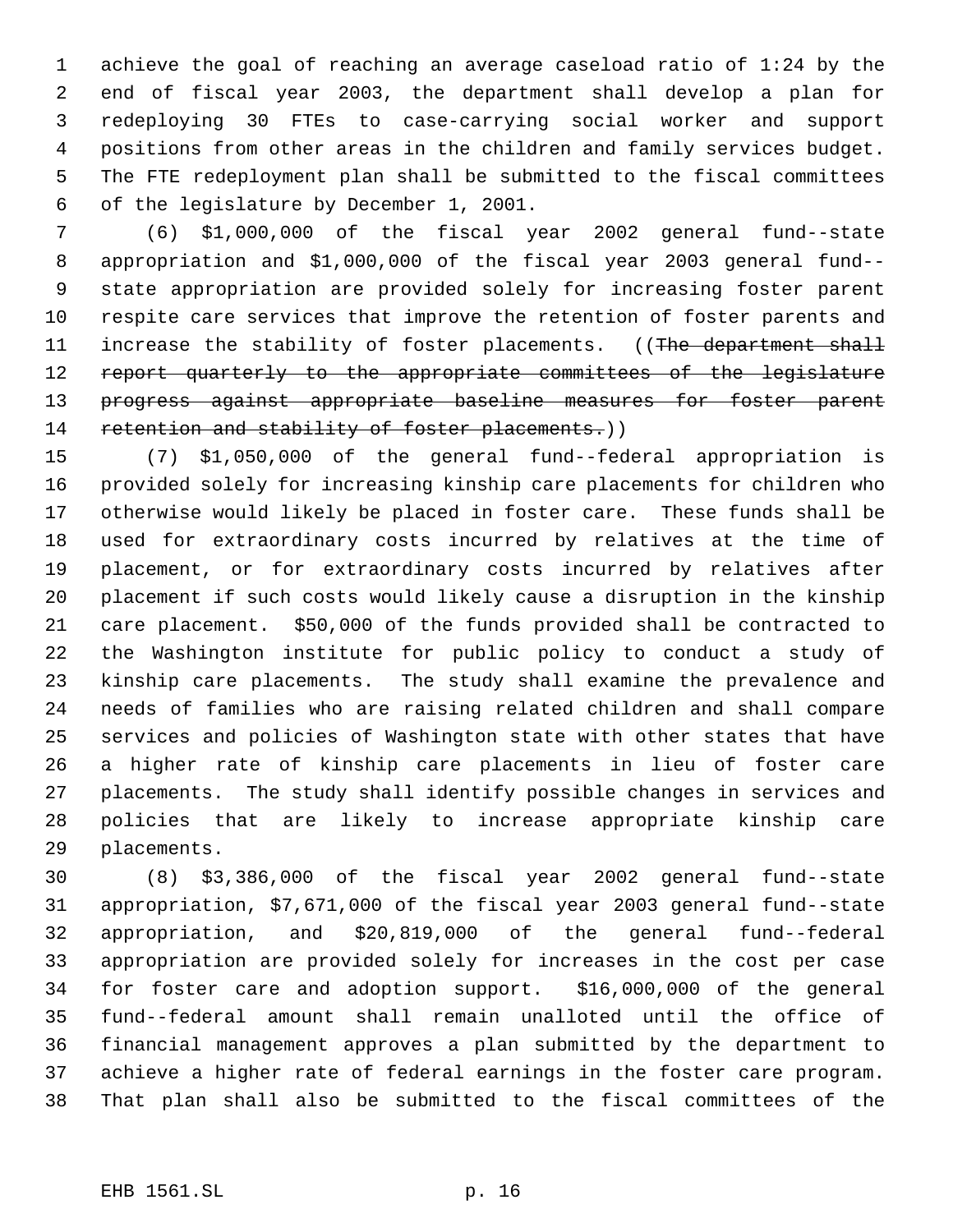legislature and shall indicate projected federal revenue compared to actual fiscal year 2001 levels. Within the amounts provided for foster care, the department shall increase the basic rate for foster care to an average of \$420 per month on July 1, 2001, and to an average of \$440 per month on July 1, 2002. The department shall use the remaining funds provided in this subsection to pay for increases in the cost per case for foster care and adoption support. The department shall seek to control rate increases and reimbursement decisions for foster care and adoption support cases such that the cost per case for family foster care, group care, receiving homes, and adoption support does not exceed the amount assumed in the projected caseload expenditures plus the amounts provided in this subsection.

 (9) \$1,767,000 of the general fund--state appropriation for fiscal year 2002, \$2,461,000 of the general fund--state appropriation for fiscal year 2003, and \$1,485,000 of the general fund--federal appropriation are provided solely for rate and capacity increases for child placing agencies. Child placing agencies shall increase their capacity by 15 percent in fiscal year 2002 and 30 percent in fiscal year 2003.

 (10) The department shall provide secure crisis residential facilities across the state in a manner that: (a) Retains geographic provision of these services; and (b) retains beds in high use areas.

 (11) \$125,000 of the general fund--state appropriation for fiscal year 2002 and \$125,000 of the general fund--state appropriation for fiscal year 2003 are provided solely for a foster parent retention program. This program is directed at foster parents caring for children who act out sexually, as described in House Bill No. 1525 (foster parent retention program).

 **Sec. 11.** 2001 2nd sp.s. c 7 s 205 (uncodified) is amended to read as follows:

 **FOR THE DEPARTMENT OF SOCIAL AND HEALTH SERVICES--DEVELOPMENTAL DISABILITIES PROGRAM**

(1) COMMUNITY SERVICES

|                                   | 34 General Fund--State Appropriation (FY 2002) \$231,693,000 |  |  |  |  |  |
|-----------------------------------|--------------------------------------------------------------|--|--|--|--|--|
|                                   | 35 General Fund--State Appropriation (FY 2003) \$242,347,000 |  |  |  |  |  |
|                                   | 36 General Fund--Federal Appropriation \$396,151,000         |  |  |  |  |  |
| 37 Health Services Account--State |                                                              |  |  |  |  |  |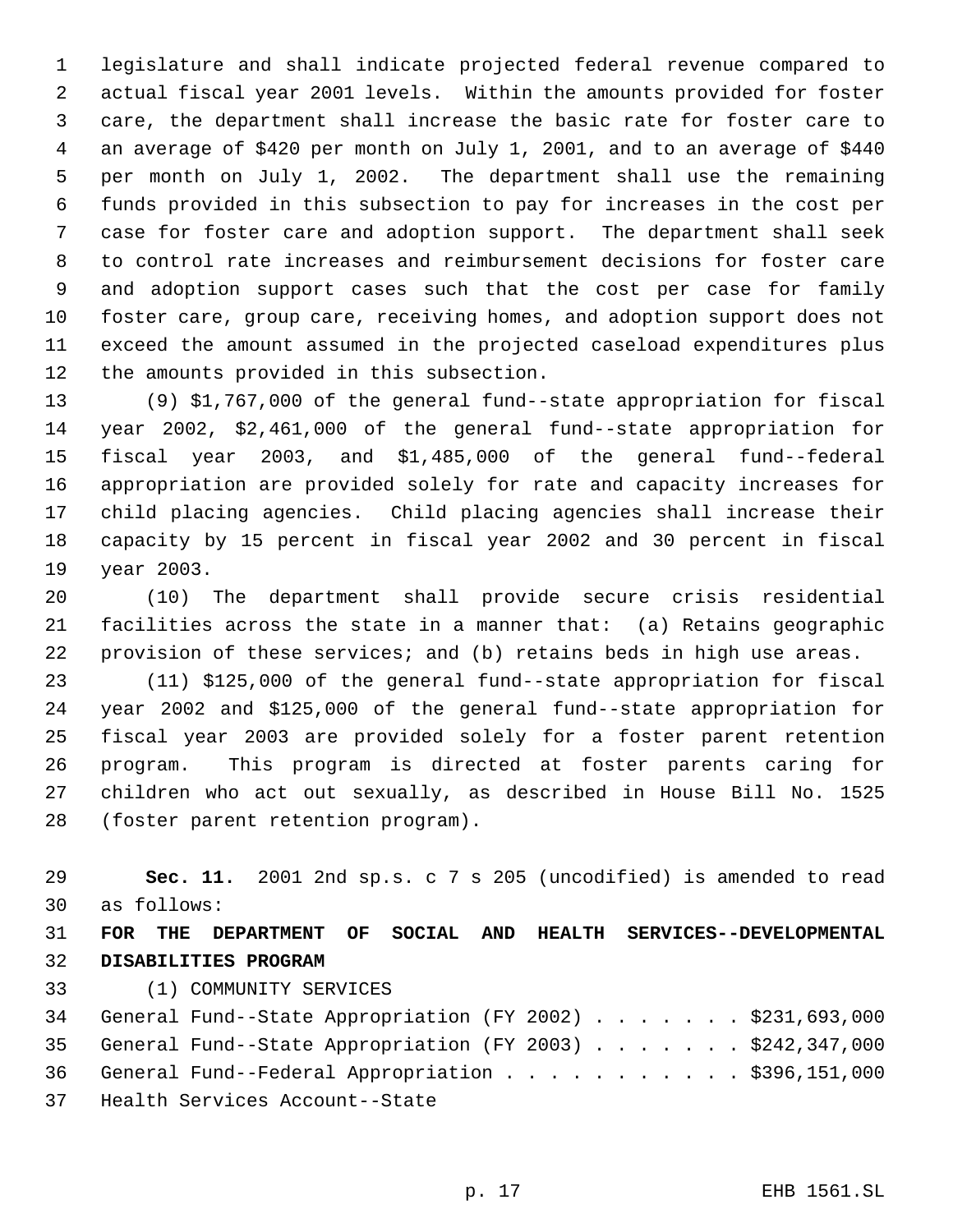| TOTAL APPROPRIATION \$870,932,000 |  |  |  |  |  |  |  |  |
|-----------------------------------|--|--|--|--|--|--|--|--|

 The appropriations in this subsection are subject to the following conditions and limitations:

 (a) The health services account appropriation and \$753,000 of the general fund--federal appropriation are provided solely for health care benefits for home care workers with family incomes below 200 percent of the federal poverty level who are employed through state contracts for twenty hours per week or more. Premium payments for individual provider home care workers shall be made only to the subsidized basic health plan. Home care agencies may obtain coverage either through the basic health plan or through an alternative plan with substantially equivalent benefits.

 (b) \$902,000 of the general fund--state appropriation for fiscal year 2002, \$3,372,000 of the general fund--state appropriation for fiscal year 2003, and \$4,056,000 of the general fund--federal appropriation are provided solely for community services for residents of residential habilitation centers (RHCs) who are able to be adequately cared for in community settings and who choose to live in those community settings. The department shall ensure that the average cost per day for all program services other than start-up costs shall not exceed \$280. If the number and timing of residents choosing to move into community settings is not sufficient to achieve the RHC cottage consolidation plan assumed in the appropriations in subsection (2) of this section, the department shall transfer sufficient appropriations from this subsection to subsection (2) of this section to cover the added costs incurred in the RHCs. The department shall report to the appropriate committees of the legislature, within 45 days following each fiscal year quarter, the number of residents moving into community settings and the actual expenditures for all community services to support those residents.

 (c) \$1,440,000 of the general fund--state appropriation for fiscal year 2002, \$3,041,000 of the general fund--state appropriation for fiscal year 2003, and \$4,311,000 of the general fund--federal appropriation are provided solely for expanded community services for persons with developmental disabilities who also have community protection issues or are diverted or discharged from state psychiatric hospitals. The department shall ensure that the average cost per day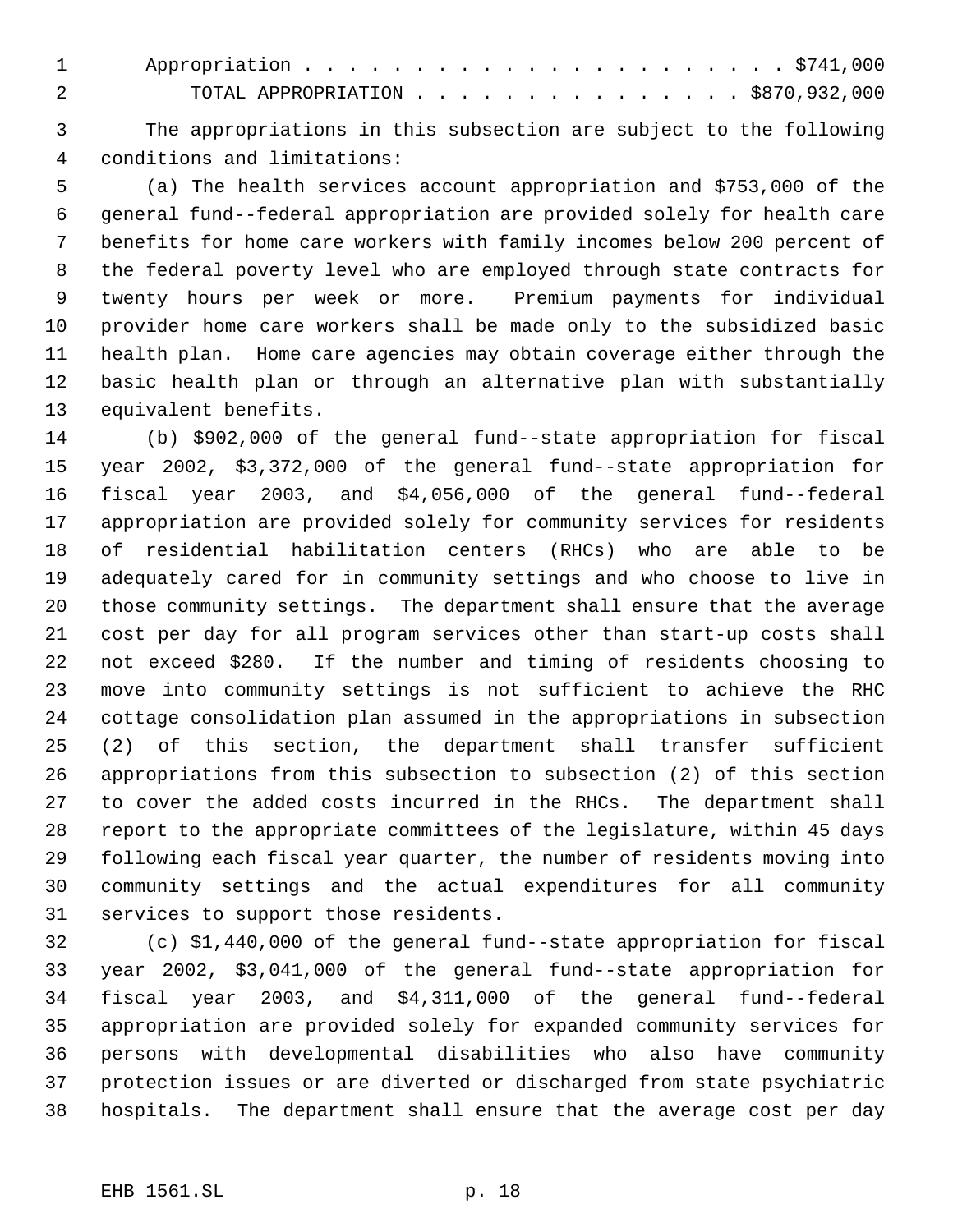for all program services other than start-up costs shall not exceed \$275. The department shall report to the appropriate committees of the legislature, within 45 days following each fiscal year quarter, the number of persons served with these additional community services, where they were residing, what kinds of services they were receiving prior to placement, and the actual expenditures for all community services to support these clients.

 (d) \$1,005,000 of the general fund--state appropriation for fiscal year 2002, \$2,262,000 of the general fund--state appropriation for fiscal year 2003, and \$2,588,000 of the general fund--federal appropriation are provided solely for increasing case/resource management resources to improve oversight and quality of care for persons enrolled in the medicaid home and community services waiver for persons with developmental disabilities. The department shall not increase total enrollment in home and community based waivers for persons with developmental disabilities except for increases assumed in additional funding provided in subsections (b) and (c) of this section. ((Prior to submitting to the health care financing authority any 19 additional home and community based waiver request for persons with developmental disabilities, the department shall submit a summary of 21 the waiver request to the appropriate committees of the legislature. The summary shall include eligibility criteria, program description, enrollment projections and limits, and budget and cost effectiveness projections that distinguish the requested waiver from other existing 25 or proposed waivers.))

 (e) \$1,000,000 of the general fund--state appropriation for fiscal year 2002 and \$1,000,000 of the general fund--state appropriation for fiscal year 2003 are provided solely for employment, or other day activities and training programs, for young adults with developmental disabilities who complete their high school curriculum in 2001 or 2002. These services are intended to assist with the transition to work and more independent living. Funding shall be used to the greatest extent possible for vocational rehabilitation services matched with federal funding. In recent years, the state general fund appropriation for employment and day programs has been underspent. These surpluses, built into the carry forward level budget, shall be redeployed for high school transition services.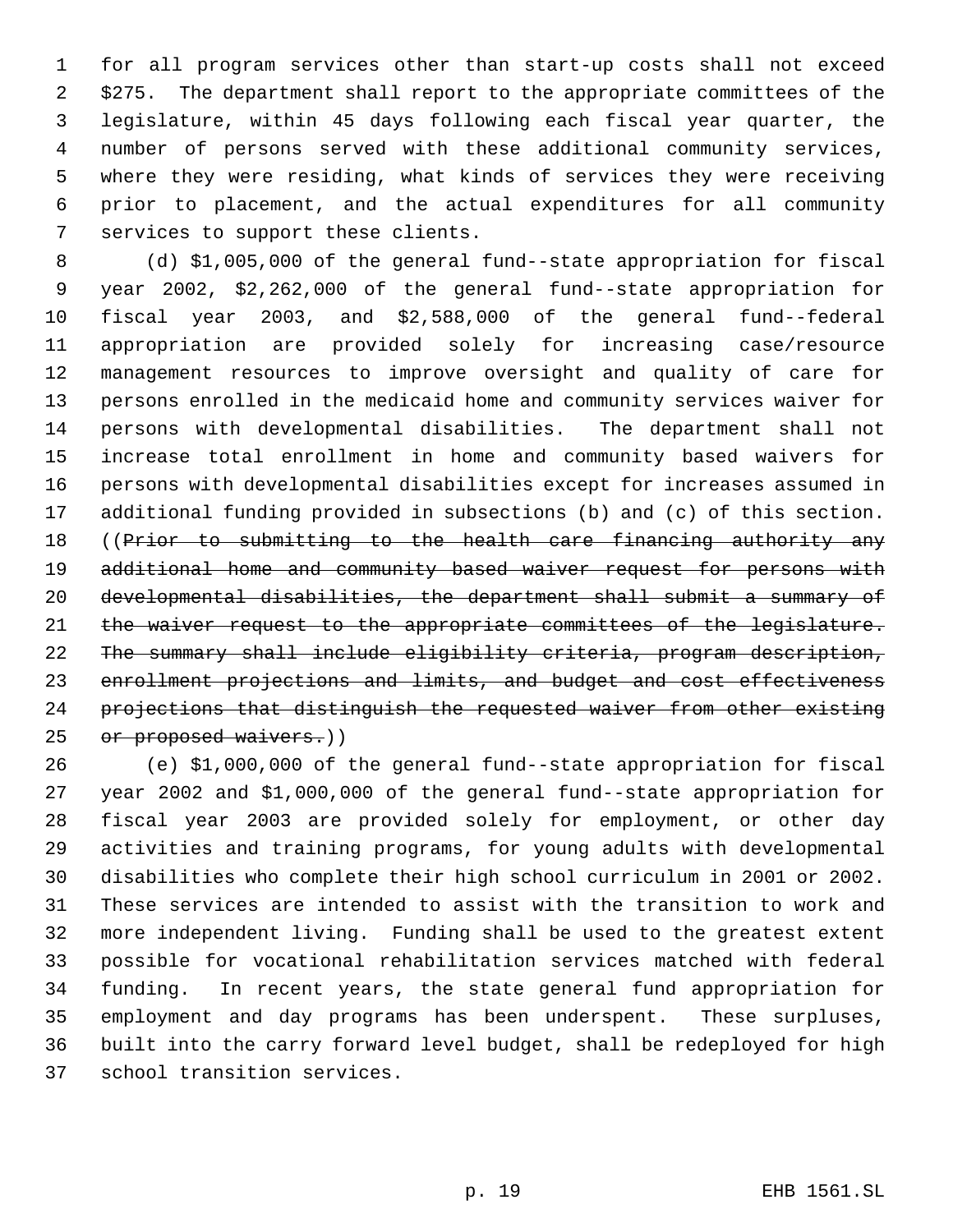(f) \$369,000 of the fiscal year 2002 general fund--state appropriation and \$369,000 of the fiscal year 2003 general fund--state appropriation are provided solely for continuation of the autism pilot project started in 1999.

 (g) \$4,049,000 of the general fund--state appropriation for fiscal year 2002, \$1,734,000 of the general fund--state appropriation for fiscal year 2003, and \$5,369,000 of the general fund--federal appropriation are provided solely to increase compensation by an average of fifty cents per hour for low-wage workers providing state- funded services to persons with developmental disabilities. These funds, along with funding provided for vendor rate increases, are sufficient to raise wages an average of fifty cents and cover the employer share of unemployment and social security taxes on the amount of the wage increase. In consultation with the statewide associations representing such agencies, the department shall establish a mechanism for testing the extent to which funds have been used for this purpose, and report the results to the fiscal committees of the legislature by February 1, 2002.

## (2) INSTITUTIONAL SERVICES

|    | 20 General Fund--State Appropriation (FY 2002) \$71,977,000 |  |
|----|-------------------------------------------------------------|--|
|    | 21 General Fund--State Appropriation (FY 2003) \$69,303,000 |  |
|    | 22 General Fund--Federal Appropriation \$145,641,000        |  |
|    | 23 General Fund--Private/Local Appropriation \$10,230,000   |  |
| 24 | TOTAL APPROPRIATION $\ldots$ , \$297,151,000                |  |

 The appropriations in this subsection are subject to the following conditions and limitations: Pursuant to RCW 71A.12.160, if residential habilitation center capacity is not being used for permanent residents, the department may make residential habilitation center vacancies available for respite care and any other services needed to care for clients who are not currently being served in a residential habilitation center and whose needs require staffing levels similar to current residential habilitation center residents. Providing respite care shall not impede the department's ability to consolidate cottages as assumed in the appropriations in this subsection.

(3) PROGRAM SUPPORT

|  | 36 General Fund--State Appropriation (FY 2002) \$2,601,000 |  |  |  |  |  |  |
|--|------------------------------------------------------------|--|--|--|--|--|--|
|  | 37 General Fund--State Appropriation (FY 2003) \$2,623,000 |  |  |  |  |  |  |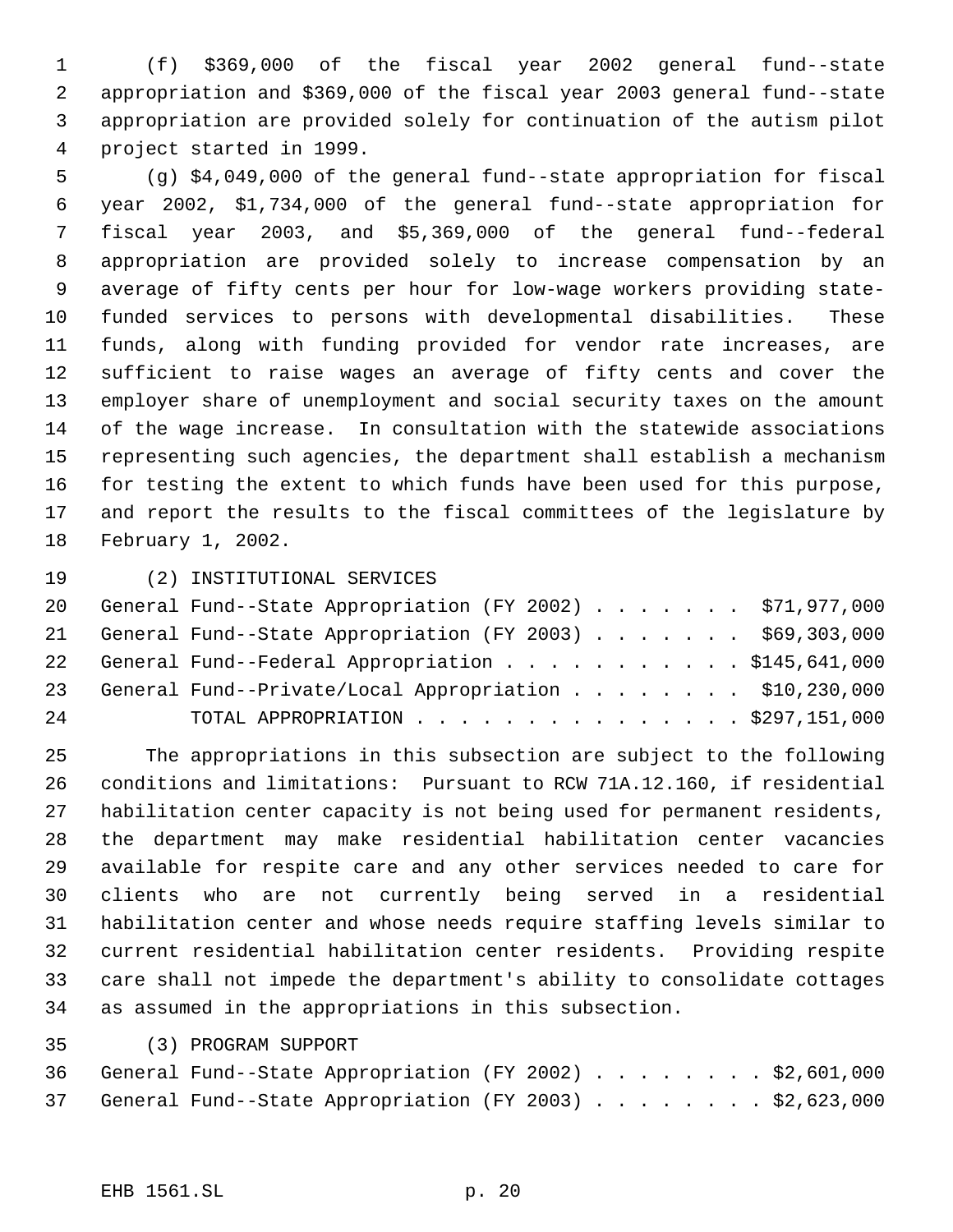| $\mathbf 1$    |                                                                          |
|----------------|--------------------------------------------------------------------------|
|                | General Fund--Federal Appropriation \$2,413,000                          |
| $\overline{2}$ | TOTAL APPROPRIATION $\ldots$ \$7,637,000                                 |
| 3              | The appropriations in this subsection are subject to the following       |
| $\overline{4}$ | conditions and limitations: \$50,000 of the fiscal year 2002 general     |
| 5              | fund--state appropriation and \$50,000 of the fiscal year 2003 general   |
| 6              | fund--state appropriation are provided solely for increasing the         |
| $\overline{7}$ | contract amount for the southeast Washington deaf and hard of hearing    |
| 8              | services center due to increased workload.                               |
| $\mathsf 9$    | (4) SPECIAL PROJECTS                                                     |
| 10             | General Fund--Federal Appropriation \$11,995,000                         |
|                |                                                                          |
| 11             | Sec. 12. 2001 2nd sp.s. c 7 s 207 (uncodified) is amended to read        |
| 12             | as follows:                                                              |
| 13             | FOR THE DEPARTMENT OF SOCIAL AND HEALTH SERVICES--ECONOMIC SERVICES      |
| 14             | <b>PROGRAM</b>                                                           |
|                |                                                                          |
| 15             | General Fund--State Appropriation (FY 2002) \$436,440,000                |
| 16             | General Fund--State Appropriation (FY 2003) \$424,870,000                |
| 17             | General Fund--Federal Appropriation \$1,356,351,000                      |
| 18             | General Fund--Private/Local Appropriation \$31,788,000                   |
| 19             | TOTAL APPROPRIATION \$2,249,449,000                                      |
| 20             | The appropriations in this section are subject to the following          |
| 21             | conditions and limitations:                                              |
| 22             | (1) \$282,081,000 of the general fund--state appropriation for           |
| 23             | fiscal year 2002, \$278,277,000 of the general fund--state appropriation |
| 24             | for fiscal year 2003, \$1,254,197,000 of the general fund--federal       |
| 25             | appropriation, and \$29,352,000 of the general fund--local appropriation |

 operations. WorkFirst expenditures include TANF grants, diversion services, subsidized child care, employment and training, other WorkFirst related services, allocated field services operating costs, and allocated economic services program administrative costs. Within the amounts provided in this subsection, the department shall:

 (a) Continue to implement WorkFirst program improvements that are designed to achieve progress against outcome measures specified in RCW 74.08A.410. Valid outcome measures of job retention and wage 35 progression shall be developed ((and reported quarterly to appropriate fiscal and policy committees of the legislature for families who leave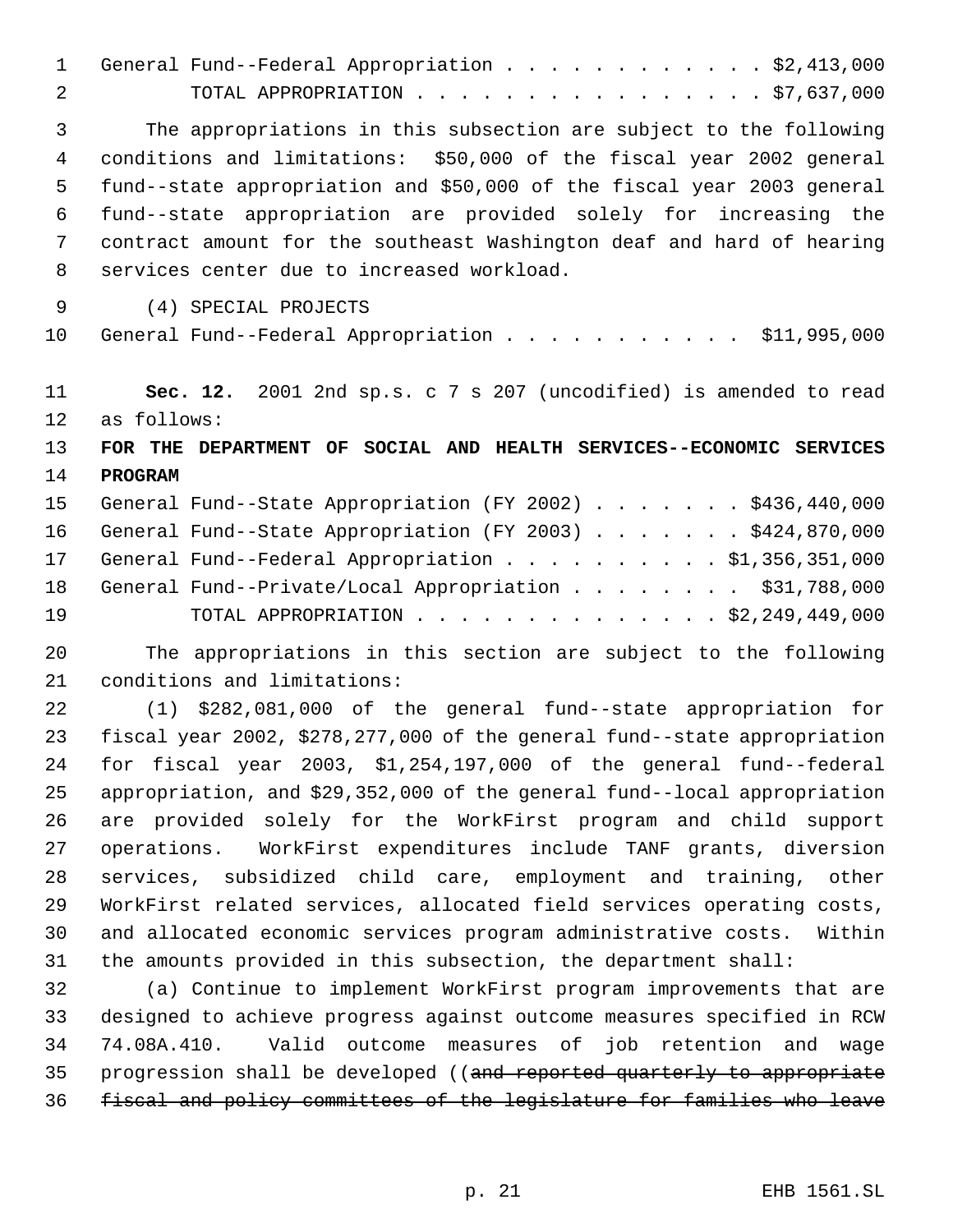1 assistance, measured after 12 months, 24 months, and 36 months)). An increased attention to job retention and wage progression is necessary to emphasize the legislature's goal that the WorkFirst program succeed in helping recipients gain long-term economic independence and not 5 cycle on and off public assistance. ((The wage progression measure shall report the median percentage increase in quarterly earnings and hourly wage after 12 months, 24 months, and 36 months. The wage progression report shall also report the percent with earnings above 9 one hundred percent and two hundred percent of the federal poverty 10 level. The report shall compare former WorkFirst participants with similar workers who did not participate in WorkFirst. The department 12 shall also report the percentage of families who have returned to 13 temporary assistance for needy families after 12 months, 24 months, and 14 36 months.))

 (b) Develop informational materials that educate families about the difference between cash assistance and work support benefits. These materials must explain, among other facts, that the benefits are designed to support their employment, that there are no time limits on the receipt of work support benefits, and that immigration or residency status will not be affected by the receipt of benefits. These materials shall be posted in all community service offices and distributed to families. Materials must be available in multiple languages. When a family leaves the temporary assistance for needy families program, receives cash diversion assistance, or withdraws a temporary assistance for needy families application, the department of social and health services shall educate them about the difference between cash assistance and work support benefits and offer them the opportunity to begin or to continue receiving work support benefits, so long as they are eligible. The department shall provide this information through in-person interviews, over the telephone, and/or through the mail. Work support benefits include food stamps, medicaid for all family members, medicaid or state children's health insurance 33 program for children, and child care assistance. ((The department shall report annually to the legislature the number of families who have had exit interviews, been reached successfully by phone, and been sent mail. The report shall also include the percentage of families who elect to continue each of the benefits and the percentage found ineligible by each substantive reason code. A substantive reason code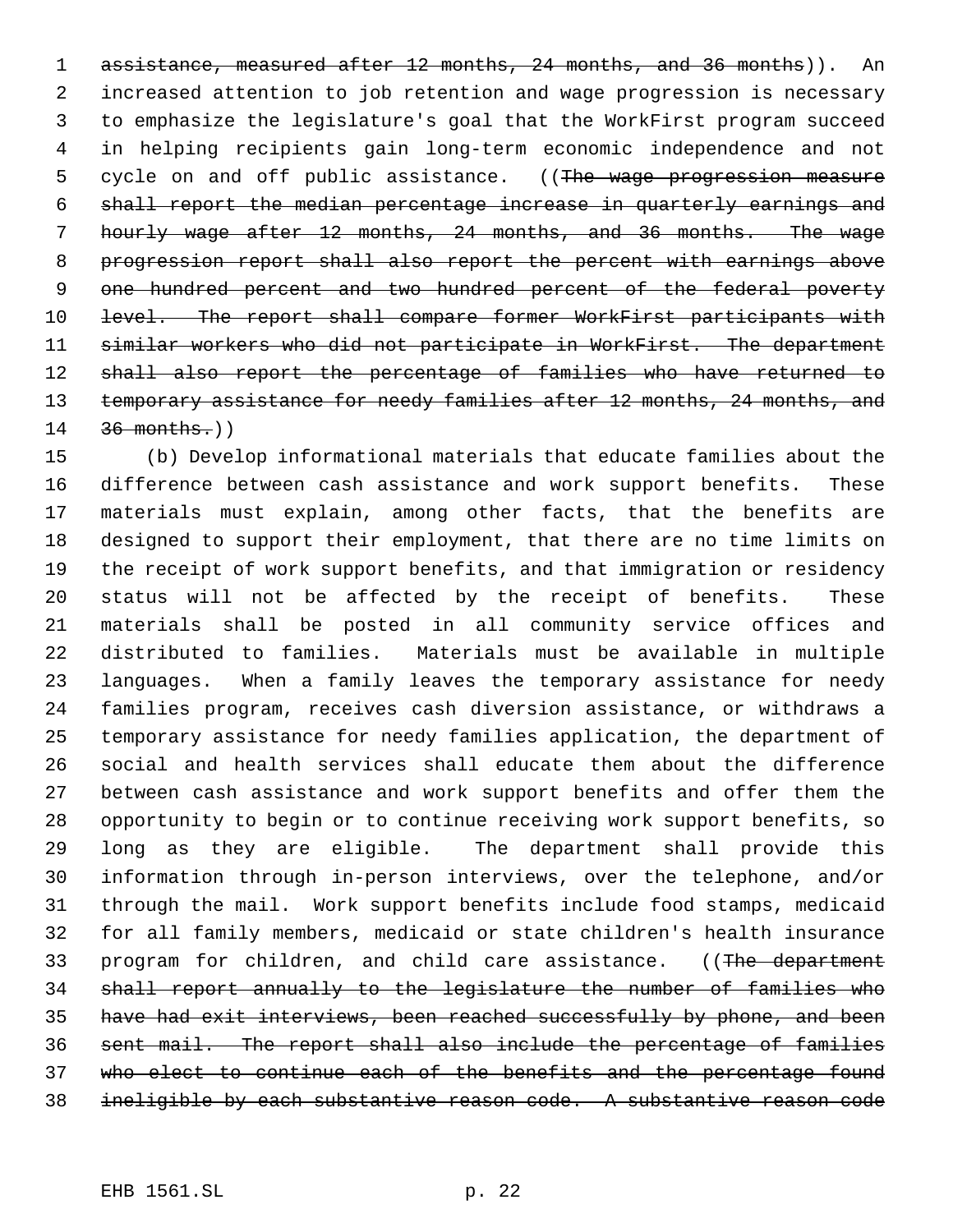shall not be "other." The report shall identify barriers to informing families about work support benefits and describe existing and future

3 actions to overcome such barriers.))

 (c) From the amounts provided in this subsection, provide \$50,000 from the general fund--state appropriation for fiscal year 2002 and \$50,000 from the general fund--state appropriation for fiscal year 2003 to the Washington institute for public policy for continuation of the WorkFirst evaluation database.

 (d) Submit a report by December 1, 2001, to the fiscal committees of the legislature containing a spending plan for the WorkFirst program. The plan shall identify how spending levels in the 2001-2003 biennium will be adjusted by June 30, 2003, to be sustainable within available federal grant levels and the carryforward level of state funds.

 (2) \$48,341,000 of the general fund--state appropriation for fiscal year 2002 and \$48,341,000 of the general fund--state appropriation for fiscal year 2003 are provided solely for cash assistance and other services to recipients in the general assistance--unemployable program. Within these amounts, the department may expend funds for services that assist recipients to reduce their dependence on public assistance, provided that expenditures for these services and cash assistance do not exceed the funds provided.

 (3) \$5,632,000 of the general fund--state appropriation for fiscal year 2002 and \$5,632,000 of the general fund--state appropriation for fiscal year 2003 are provided solely for the food assistance program for legal immigrants. The level of benefits shall be equivalent to the benefits provided by the federal food stamp program.

 (4) \$48,000 of the general fund--state appropriation for fiscal year 2002 is provided solely to implement chapter 111, Laws of 2001 (veterans/Philippines).

 (5) The department shall apply the provisions of RCW 74.04.005(10) to simplify resource eligibility policy, make such policy consistent with other federal public assistance programs, and achieve the budgetary savings assumed in this section.

 **Sec. 13.** RCW 13.40.430 and 1993 c 373 s 2 are each amended to read as follows:

37 The ((department)) administrator for the courts shall ((within